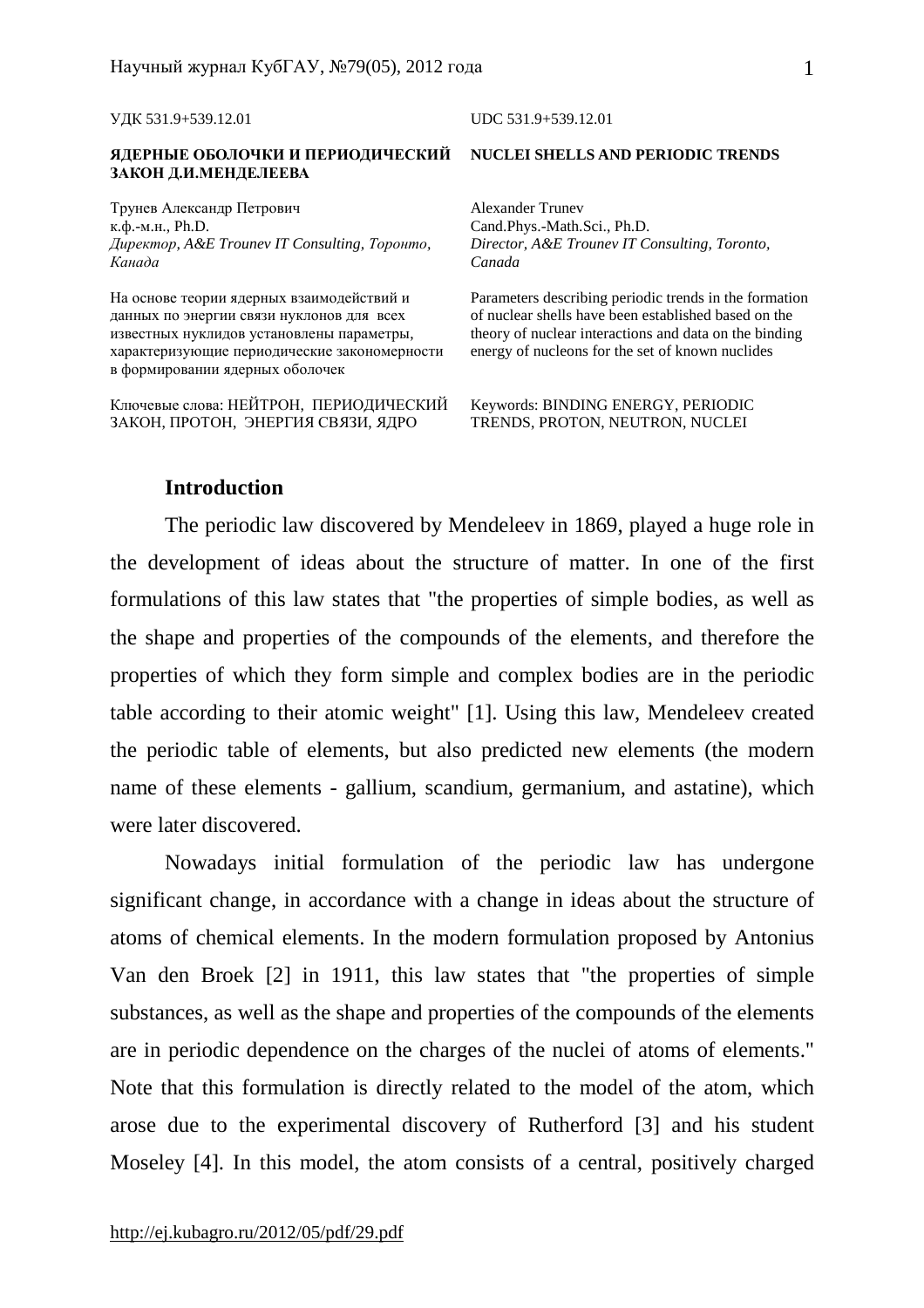nucleus and electron shells. The rule of electron shells filled, which is formulated by Pauli in 1925, became the basis for new interpretations of the periodic law. In the modern periodic table of chemical elements made enter, along with the atomic weight and atomic number, the configuration of the ground state and the ionization energy - Table 1.

Table 1: A fragment of the periodic table of chemical elements according to [5]

| Z  | Element | The configuration of the ground-state |           |           |        |        | Ground<br>state                     | Ionization<br>energy, eV |
|----|---------|---------------------------------------|-----------|-----------|--------|--------|-------------------------------------|--------------------------|
| 78 | Pt      | [Xe]                                  | $4f^{14}$ | $5d^9$    | 6s     |        | ${}^3D_3$                           | 8,9588                   |
| 79 | Au      | [Xe]                                  | $4f^{14}$ | $5d^{10}$ | 6s     |        | ${}^{2}S_{1/2}$                     | 9,2255                   |
| 80 | Hg      | [Xe]                                  | $4f^{14}$ | $5d^{10}$ | $6s^2$ |        | $\mathrm{^{1}S_{0}}$                | 10,4375                  |
| 81 | TI      | [Xe]                                  | $4f^{14}$ | $5d^{10}$ | $6s^2$ | 6p     | $^{2}P^{0}_{1/2}$                   | 6,1082                   |
| 82 | Pb      | [Xe]                                  | $4f^{14}$ | $5d^{10}$ | $6s^2$ | $6p^2$ | $^{3}P_0$                           | 7,4167                   |
| 83 | Bi      | [Xe]                                  | $4f^{14}$ | $5d^{10}$ | $6s^2$ | $6p^3$ | $\mathrm{^{4}S^{o}}_{\mathrm{3/2}}$ | 7,2855                   |
| 84 | Po      | [Xe]                                  | $4f^{14}$ | $5d^{10}$ | $6s^2$ | $6p^4$ | ${}^{3}P_{2}$                       | 8,414                    |
| 85 | At      | [Xe]                                  | $4f^{14}$ | $5d^{10}$ | $6s^2$ | $6p^5$ | $^{2}P^{0}_{3/2}$                   | 9,5                      |
| 86 | Rn      | [Xe]                                  | $4f^{14}$ | $5d^{10}$ | $6s^2$ | $6p^6$ | $\mathrm{^{1}S_{0}}$                | 10,7485                  |
| 87 | Fr      | [Rn]                                  |           |           | 7s     |        | ${}^{2}S_{1/2}$                     | 4,0727                   |
| 88 | Ra      | [Rn]                                  |           |           | $7s^2$ |        | ${}^{1}S_{0}$                       | 5,2784                   |
| 89 | Ac      | [Rn]                                  |           | 6d        | $7s^2$ |        | $^{2}D_{3/2}$                       | 5,3807                   |
| 90 | Th      | [Rn]                                  |           | $6d^2$    | $7s^2$ |        | ${}^3F_2$                           | 6,3067                   |

At first glance, the two formulations of the periodic law equivalent, in any case, if we assume that the atomic weight and charge of the nucleus are linked monotonic dependence. However, the presence of isotopes clearly violates this equivalence, as the core of isotopes of one element are different numbers of neutrons, with an equal number of protons, i.e. isotopes have different atomic weight of an equal charge of the nucleus. Consequently, the masses of isotopes of one element differ from each other, that should have been, because of the periodic law of Mendeleev's original interpretation, affect their chemical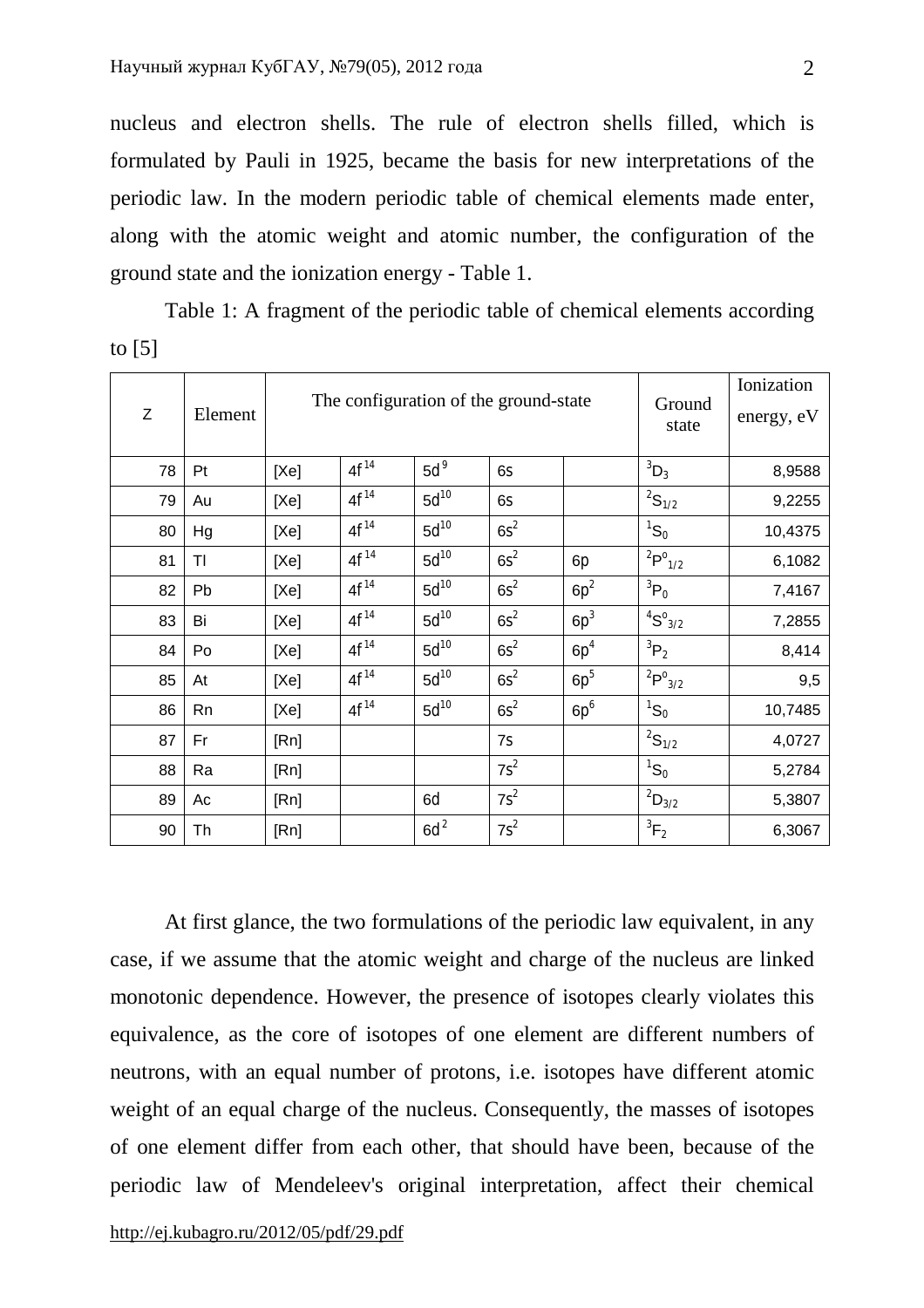properties. But this is in contradiction with the quantum theory, in which it is assumed that the structure of electron shells depends on the nuclear charge only.

The question arises, what exactly the property of atomic nuclei is manifested in the periodic law? This question can be formulated in very general terms. For this we consider the atomic nucleus, consisting, according to the hypothesis Ivanenko [6] and Heisenberg [7], of N neutrons and Z protons. The total number of nucleons is denoted  $A = Z + N$ . This nucleus has an electric charge eZ, and its mass is expressed as  $M_A = m_p Z + m_n N - E_b / c^2$ , where - $E<sub>b</sub>$  is the binding energy of the nucleons in the nucleus. Assume that the properties of matter, one of which is denoted  $P_{AZ}$ , are defined according to the law of Mendeleev. In this case we have the dependence

$$
P_{AZ} = P_{AZ}(M_A) \tag{1}
$$

Note that the dependence (1) is empirical one. It was obtained by many experiments in chemistry for a century. If you use a modern formulation of the periodic law, then the property will also describe the dependence of the type

$$
P_{AZ} = P_{AZ}(Z) \tag{2}
$$

Dependence (2) is also empirical. It is based on well-known law Moseley [4] for the X-ray spectra of atoms and numerous other types of periodic trends depending on the ionization energy of the atomic number - Fig. 1. In theory, these periodic patterns are explained, mainly, the rule of filling of electron shells, which is derived from Schrödinger quantum mechanics, and Pauli principle.

Ivanenko [8], apparently, was one of the first who raised the issue of expansion of the periodic law to include the periodic patterns are observed in atomic nuclei and some exotic formations, such as exotic atoms. He started from the theory of atomic shells [7, 9], which at that time was experiencing a period of dawn. According to this theory, the periodic patterns in the nuclei are explained by analogy with the electron shells, the Pauli principle, which is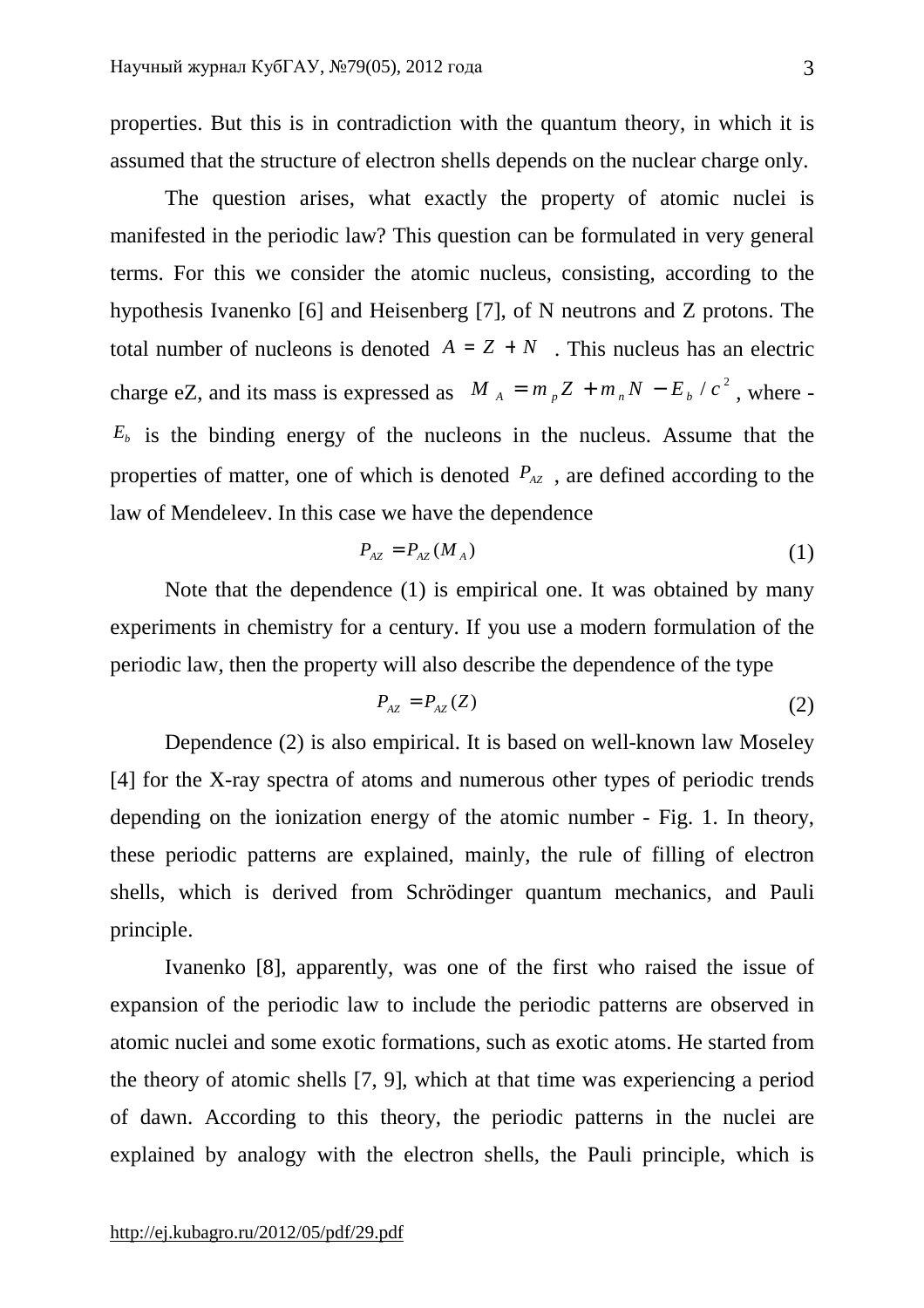applied separately for protons and neutrons fill the nuclear shells. It is clear that with this expansion of the periodic law of its original formulation (1) seems more logical, since the properties of the nuclei depends not only on the number of protons but also on the number of neutrons. However, the expression (2) also has a well-defined area of application in the interpretation of the periodic properties of chemical elements. The main thing is that the properties of nuclei, and properties of atoms of chemical elements due to the same type on the basis of quantum mechanics and the Pauli principle [8].



Fig. 1: The dependence of the ionization energy of the atomic number of the data [5].

The reduction of the Mendeleev's periodic law to the Pauli principle and quantum mechanics does not solve the problem itself the presence of periodic patterns, but only reduces it to a hypothetical description of the problem of atomic and nuclear shells. But now the problem of quantum-mechanical description of atomic shells of many-electron atoms is far from being solved. For example, there is no quantum-mechanical model to calculate satisfactory the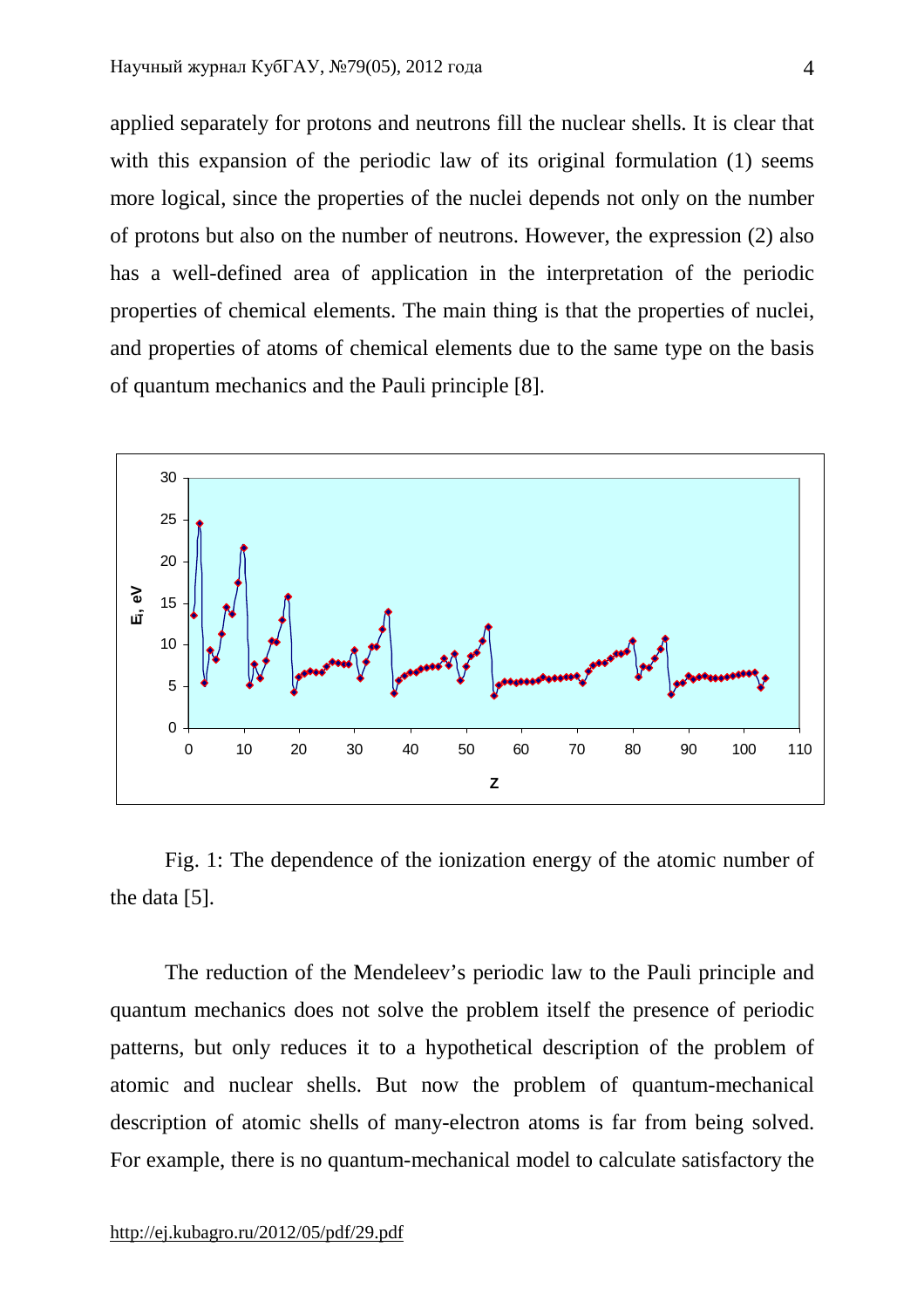ionization energy of many-electron atoms, shown in Fig. 1. On the contrary, the theory of Mills [10], based on classical electrodynamics and relativistic mechanics, allows us to calculate the binding energy of many-electron atoms up to 20 electrons with very high accuracy - Table 2.

Table 2: The ionization energy of some 19 and 20-electron atoms calculated on the model [10].

| 19 <sub>e</sub> | Ζ  |             | Theoretical Experimental Relative |           | 20e                  | Ζ  |            | Theoretical Experimental Relative |           |
|-----------------|----|-------------|-----------------------------------|-----------|----------------------|----|------------|-----------------------------------|-----------|
| Atom            |    | Ionization  | Ionization                        | Error     | Atom                 |    | Ionization | Ionization                        | Error     |
|                 |    | Energies    | Energies                          |           |                      |    | Energies   | Energies                          |           |
|                 |    | (eV)        | (eV)                              |           |                      |    | (eV)       | (eV)                              |           |
| Κ               | 19 | 4.32596     | 4.34066                           | 0.0034    |                      |    |            |                                   |           |
| $Ca^{+}$        | 20 | 11.3354     | 11.87172                          | 0.0452    | Ca                   | 20 | 6.10101    | 6.11316                           | 0.0020    |
| $Sc^{2+}$       | 21 | 24.6988     | 24.75666                          | 0.0023    | $Sc^+$               | 21 | 13.2824    | 12.79967                          | $-0.0377$ |
| $Ti^{3+}$       | 22 | 41.8647     | 43.2672                           | 0.0324    | $Ti^{2+}$            | 22 | 27.4719    | 27.4917                           | 0.0007    |
| $V^{4+}$        | 23 | 62.8474     | 65.2817                           | 0.0373    | $V^{3+}$             | 23 | 45.6956    | 46.709                            | 0.0217    |
| $Cr^{5+}$       | 24 | 87.6329     | 90.6349                           | 0.0331    | $\overline{Cr}^{4+}$ | 24 | 67.8794    | 69.46                             | 0.0228    |
| $Mn^{6+}$       | 25 | 116.2076    | 119.203                           | 0.0251    | $Mn^{5+}$            | 25 | 93.9766    | 95.6                              | 0.0170    |
| $Fe^{7+}$       |    | 26 148.5612 | 151.06                            | 0.0165    | $Fe^{6+}$            | 26 | 123.9571   | 124.98                            | 0.0082    |
| $Co^{8+}$       | 27 | 184.6863    | 186.13                            | 0.0078    | $Co^{7+}$            | 27 | 157.8012   | 157.8                             | 0.0000    |
| $Ni^{9+}$       |    | 28 224.5772 | 224.6                             | 0.0001    | $Ni^{8+}$            | 28 | 195.4954   | 193                               | $-0.0129$ |
| $Cu^{10+}$      | 29 | 268.2300    | 265.3                             | $-0.0110$ | $Cu^{9+}$            | 29 | 237.0301   | 232                               | $-0.0217$ |
| $Zn^{11+}$      |    | 30 315.6418 | 310.8                             | $-0.0156$ | $Zn^{10+}$           | 30 | 282.3982   | 274                               | $-0.0307$ |

It was shown that the Mills theory [10] can be derived from Lorentz quantum electrodynamics [11], obtained by combining the Lorentz classical electrodynamics and the Klein-Gordon equation. Consequently, the Mills theory does not contradict quantum mechanics, especially since it uses the same Pauli principle and hypothesis of the existence of electronic shells, which are assumed to be infinitely thin in the radial direction. The radii of the shells are calculated on the basis of the classical equations of motion of the electron, taking into account the quantum effects of spin and angular momentum (here seen an obvious connection with Bohr's theory). Thus, the results obtained on the basis of the Mills theory, confirm the hypothesis van den Broek of the dependence of the properties of ordinary matter on the nuclear charge in the form (2).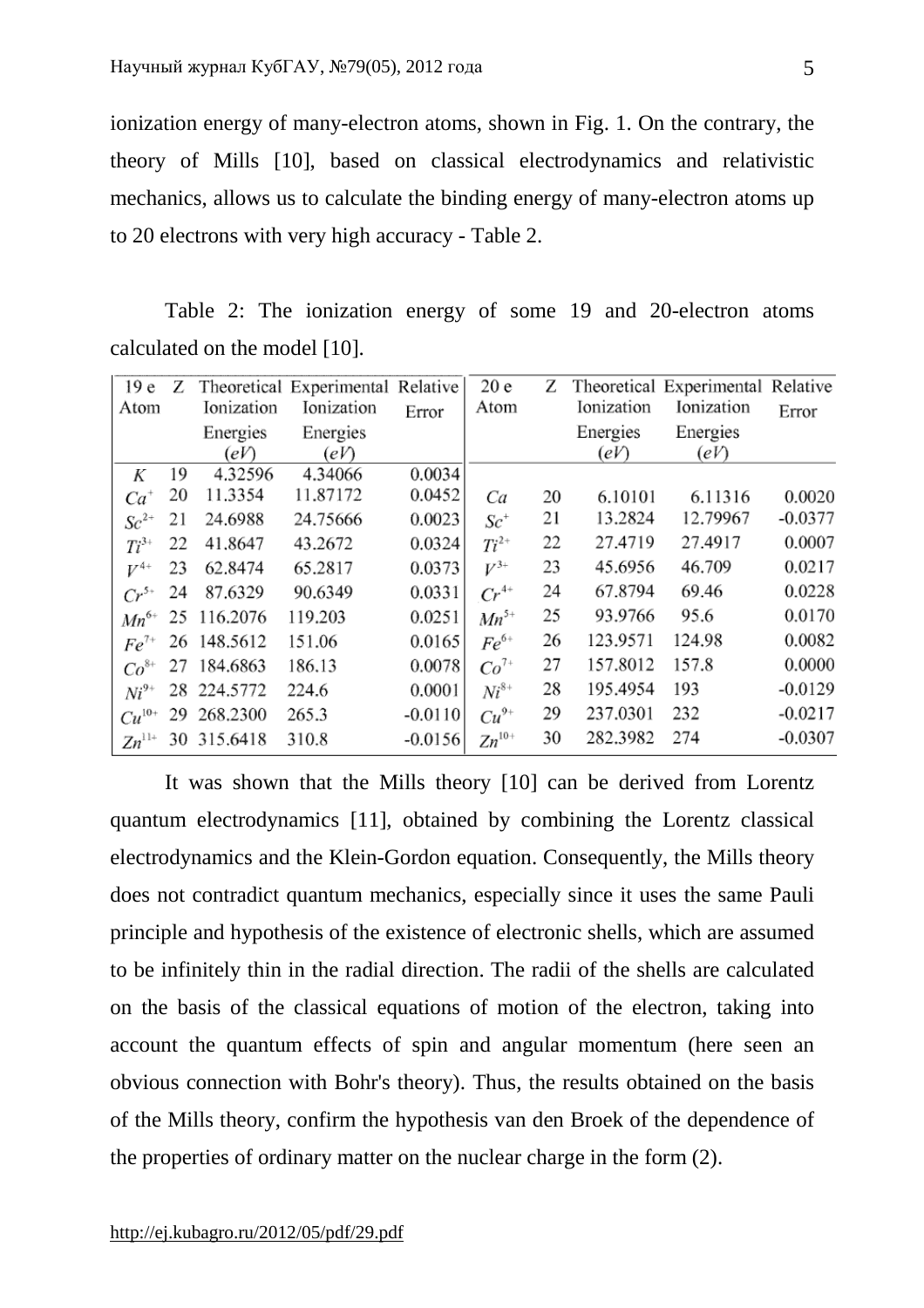We may notice that the periodic law in the original formulation of Mendeleev is local, as relates properties of simple substances with their atomic weight, which at the time when the law was formulated, was determined by weighing in the gravitational field of the Earth. Such a correlation properties of substances and their gravitational properties seem reasonable because in macroscopic chemical experiments, the nuclear charges are not observed. In this sense, the correlation properties of simple substances with the charge of their nuclei in the form (2) is somewhat abstract, even though this hypothesis and allows you to arrange the chemical elements according to the configuration of the atomic shells - Table 1. But as shown above, the electron shell of itself is more a theoretical than a real phenomenon, and even its theoretical description is not unique, as evidenced by Mills theory [10].

In addition, the wording of the periodic law in the form of (1) or (2) involves only the properties of the nuclei of elements, but not the properties of electrons filling the electronic shells. Apparently, we cannot argue that the properties of electrons in any way affect the properties of simple substances; otherwise, these properties must be reflected in the wording of the periodic law.

In the present work is given extended treatment of the periodic law, combining both his statements into one that allows you to organize all the chemical elements and their isotopes in accordance with a set of quantum numbers characterizing the nuclear shells. For this purpose we developed the model of nuclear interactions [12], based on the five-dimensional unified theory of gravitation and electromagnetism [13-14] and the theory of fundamental interactions [15-16].

## **Description of the model**

To answer the question about the fundamental causes that lead to a law of periodicity in nature, consider a general model of atomic nuclei and atoms of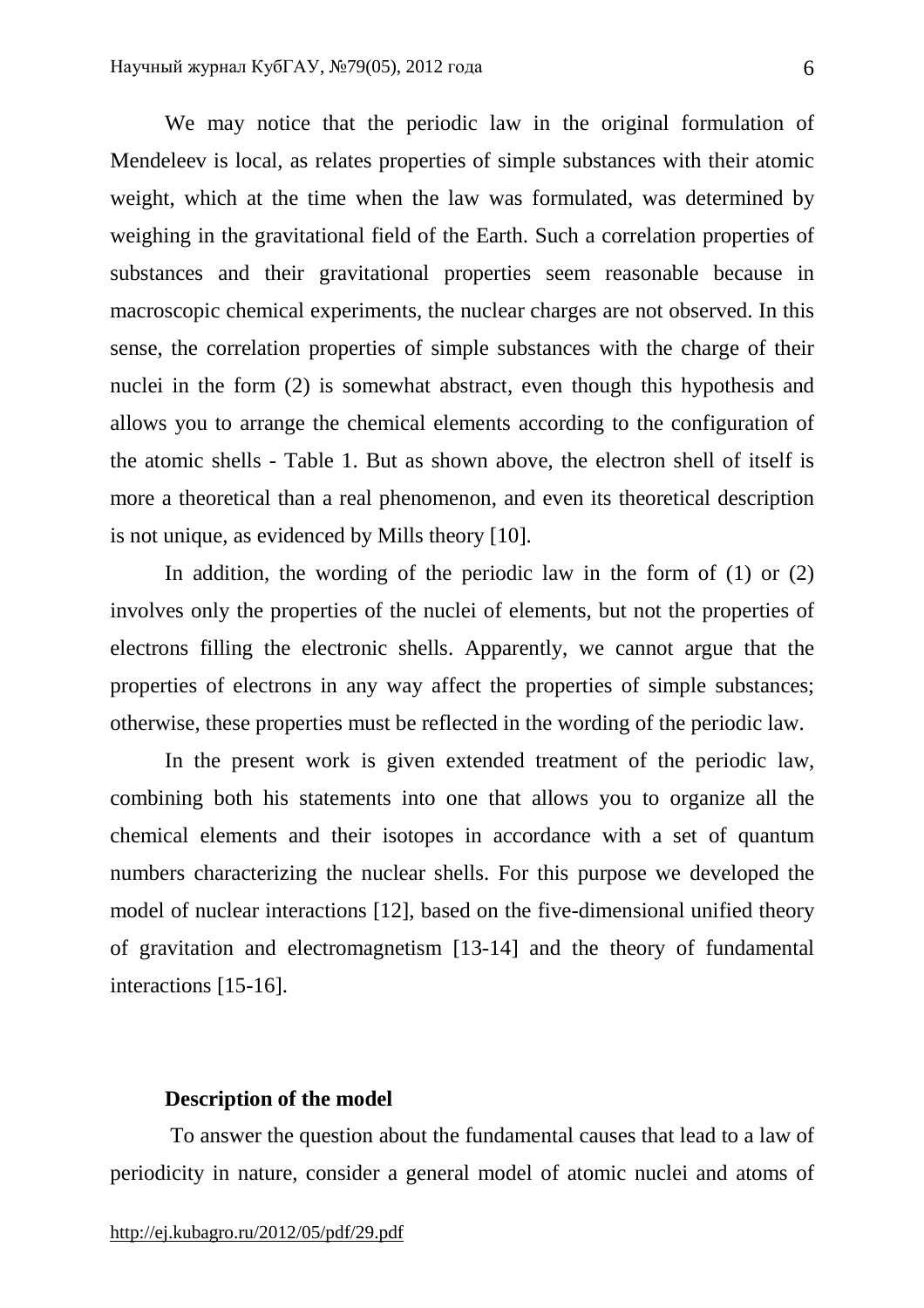matter [12]. In this model, the properties of matter are determined by the parameters of the metric tensor in 5-dimensional space, which depend on a combination of charge and gravitational properties of the central core in the form

$$
k = 2gM_A^3c^2/Q^4, \quad e^2/k = 2gM_A/c^2 \tag{3}
$$

Here *γ*,*c*,*Q* are the gravitational constant, the speed of light and charge of the nucleus, respectively. About the nature of the charge will be assumed that the source is an electric charge, but it can be screened in various natural fields. The mechanism of screening and related fields is discussed below. In the case of proton and electron parameters of the metric tensor (3) are presented in Table 3.

Table 3: Parameters of the metric tensor

|      |              |              | $r_{\text{max}}$ , m | $r_{\min}$ , m |
|------|--------------|--------------|----------------------|----------------|
| е-   | 1.703163E-28 | 4.799488E-43 | 5.87E+27             | 2.81799E-15    |
| . p+ | 1.054395E-18 | 1.618178E-36 | $9.48E+17$           | 1.5347E-18     |

Note that the maximum scale  $r_{\text{max}} = 1/k$  in the case of an electron exceeds the size of the observable universe, while this scale is about 100 light-years for protons. The minimum is the scale  $r_{min} = e/k = e^2/mc^2$  corresponds to the classical radius of a charged particle, which in the case of the proton and the electron is comparable to the scale of weak and nuclear interactions.

It is easy to see that the second parameter of the model (3) enters directly into the formula of the periodic law in the form of (1). Combining the parameters, we find the nuclear charge  $Q = e^{3/2} c^2 / k \sqrt{2g}$ . Consequently, the periodic law of the form (2) can also be expressed through the parameters of the metric tensor  $(3)$ .

The metric tensor can be expanded in the vicinity of a massive center of gravity in five-dimensional space in powers of the distance from the source  $r = \sqrt{x^2 + y^2 + z^2}$ , in the form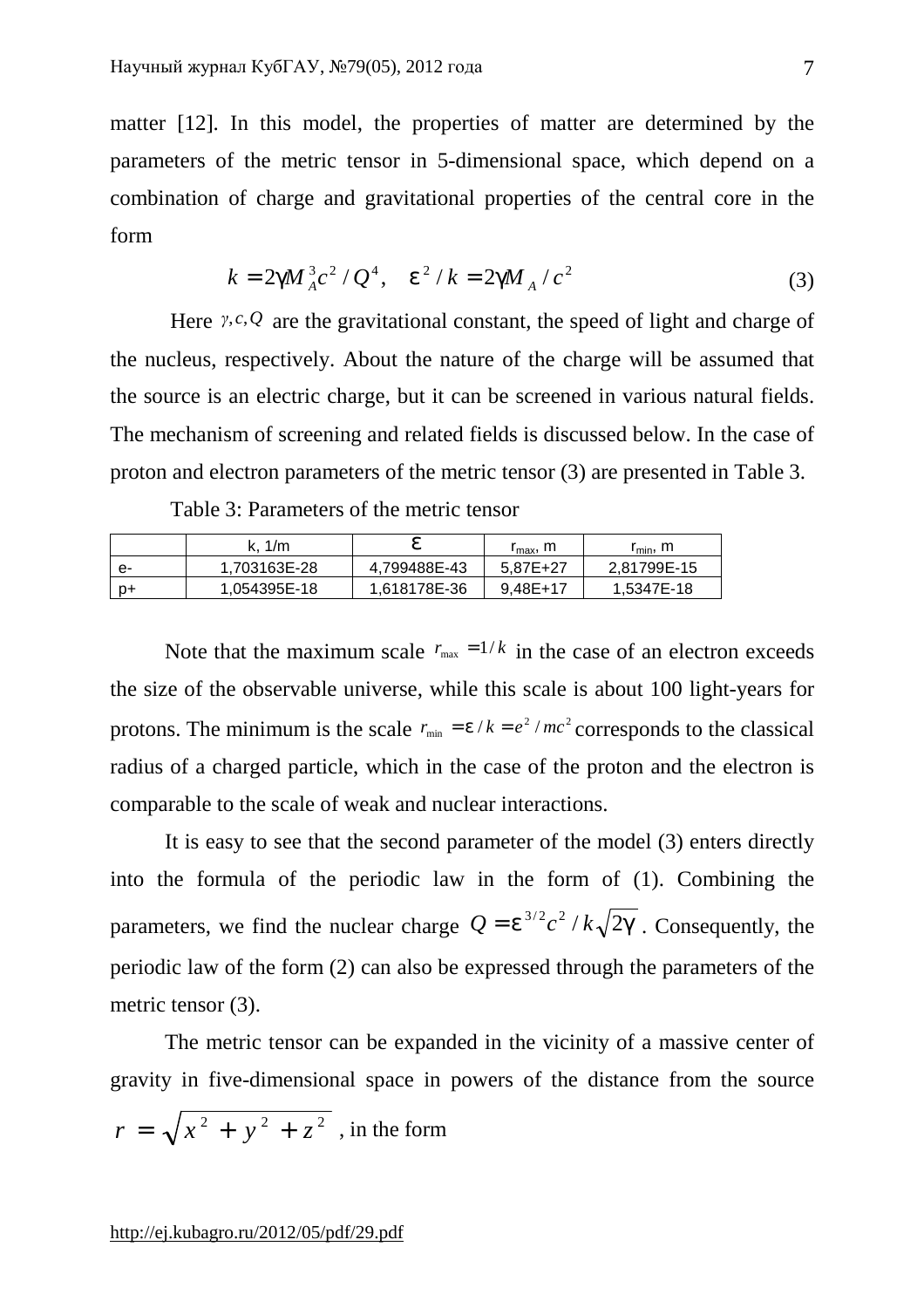$$
G_{ik} = G_{ik}(0) + \mathbf{G}_{ik}^{2}(0)\tilde{r} + \mathbf{G}_{ik}^{2}(0)\frac{\tilde{r}^{2}}{2} + ...
$$
 (4)

Here the dot denotes differentiation with respect to the dimensionless parameter  $\tilde{r} = kr$ . Consider the form of the tensor (4) that occurs when holding the first three terms in the expansion of the metric in the case of central force field with the gravitational potential in the form of Newton. This choice of metric is justified, primarily because of the specified building the superposition principle holds. Suppose  $x^1 = ct$ ,  $x^2 = x$ ,  $x^3 = y$ ,  $x^4 = z$ , in this notation we have for the square of the interval in the 4-dimensional space:

$$
ds^{2} = (1+2j/c^{2})c^{2}dt^{2} - (1-2j/c^{2})(dx^{2} + dy^{2} + dz^{2})
$$
  
\n
$$
j = -\frac{gM}{r}
$$
 (5)

Assume that coefficients of the metric in the five-dimensional space are characterized by a parameter  $e^2 = G_{11}(0) = -\mathbf{G}_{11}(0)$  $e^2 = G_{11}(0) = -\mathbf{E}_{11}(0)$  (this assumption is equivalent to the classical relation between the mass and charge of an electron). Then, assuming that  $e^2/k = 2gM/c^2$ , we get the expression of the interval depending on the parameters of the metric in the five-dimensional space:

$$
ds^{2} = (1 - e^{2} / k)c^{2}dt^{2} - (1 + e^{2} / k)(dx^{2} + dy^{2} + dz^{2})
$$
 (6)

Further, we note that in this case the metric tensor in four dimensions is diagonal with components

$$
g_{11} = 1 - e^2 / kr
$$
;  $g_{22} = g_{33} = g_{44} = -(1 + e^2 / kr)$  (7)

We define the vector potential of the source associated with the center of gravity in the form

$$
g_1 = e/kr, \quad \mathbf{g} = g_1 \mathbf{u} \tag{8}
$$

Here **u** is a vector in three dimensional spaces, which we define below. Hence, we find the scalar and vector potential of electromagnetic field

$$
\dot{J}_e = \frac{Q}{r} = \frac{Mc^2}{e} \frac{e}{kr}, \quad A = j_e \mathbf{u}
$$
 (9)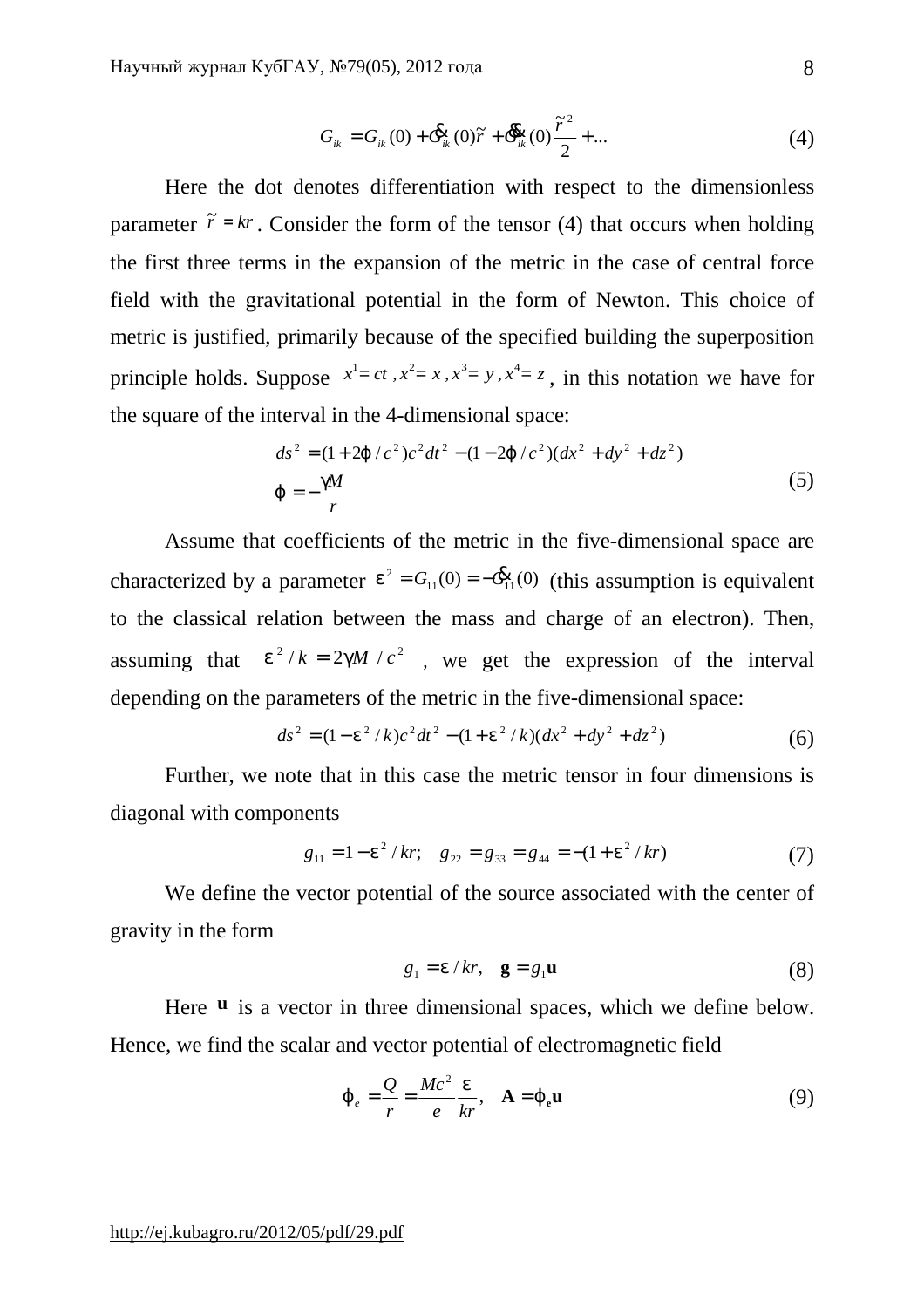Setting  $h = (kr)^2$  and evaluating the metric tensor in 5-dimensional space, using (7) - (8), we find that in this case, expression (4) contains in the right side, only three terms of the series expansion in powers of  $\tilde{r} = kr$ , thus

$$
G_{ik} = h \left( \begin{array}{cc} g_{ik} + g_i g_k & g_k \\ g_i & 1 \end{array} \right) = G_{ik}(0) + \mathbf{G}_{ik}(0)\tilde{r} + \mathbf{G}_{ik}(0)\frac{\tilde{r}^2}{2} \tag{10}
$$

To describe the motion of matter in the light of its wave properties, we assume that the standard Hamilton-Jacobi equation in the relativistic mechanics and Klein-Gordon equation in quantum mechanics arise as a consequence of the wave equation in five-dimensional space [14, 16]. This equation can generally be written as:

$$
\frac{1}{\sqrt{-G}} \frac{\partial}{\partial x^m} \left( \sqrt{-G} G^{mn} \frac{\partial}{\partial x^n} \Psi \right) = 0 \tag{11}
$$

Here  $\Psi$  is the wave function describing, according to (11), the scalar field in five-dimensional space, and  $G^*$  is the contravariant metric tensor,

$$
G^{ik} = h^{-1} \begin{pmatrix} I_1 & 0 & 0 & 0 & -g^1 \\ 0 & I_2 & 0 & 0 & -g^2 \\ 0 & 0 & I_2 & 0 & -g^3 \\ 0 & 0 & 0 & I_2 & -g^4 \\ -g^1 & -g^2 & -g^3 & -g^4 & I \end{pmatrix}
$$
(12)  

$$
I_1 = (1 - e^2 / kr)^{-1}; \quad I_2 = -(1 + e^2 / kr)^{-1}
$$

$$
g^1 = I_1 g_1, g^2 = I_2 g_2, g^3 = I_2 g_3, g^4 = I_2 g_4
$$

$$
I = 1 + I_1 g_1^2 + I_2 (g_2^2 + g_3^2 + g_4^2); \quad G = h^5 / (ab^3); \quad h = (kr)^2.
$$

We further note that in the investigated metrics, depending only on the radial coordinate, the following relation is true

$$
F^{\,m} = h \frac{\partial}{\partial x^{\,m}} \left( \sqrt{-G} G^{\,mn} \right) = h \frac{\partial r}{\partial x^{\,m}} \frac{d}{dr} \left( \sqrt{-G} G^{\,mn} \right) \tag{13}
$$

Taking into account expressions (12), (13), we write the wave equation  $(11)$  as

$$
\frac{I_1}{c^2} \frac{\partial^2 \Psi}{\partial t^2} - \frac{I_2}{\nabla^2 \Psi + \lambda \frac{\partial^2 \Psi}{\partial \rho^2} - 2g^i \frac{\partial^2 \Psi}{\partial x^i \partial \rho} + F^\mu \frac{\partial \Psi}{\partial x^\mu} = 0
$$
\n(14)

 $g^1$ 

 $I_{1}$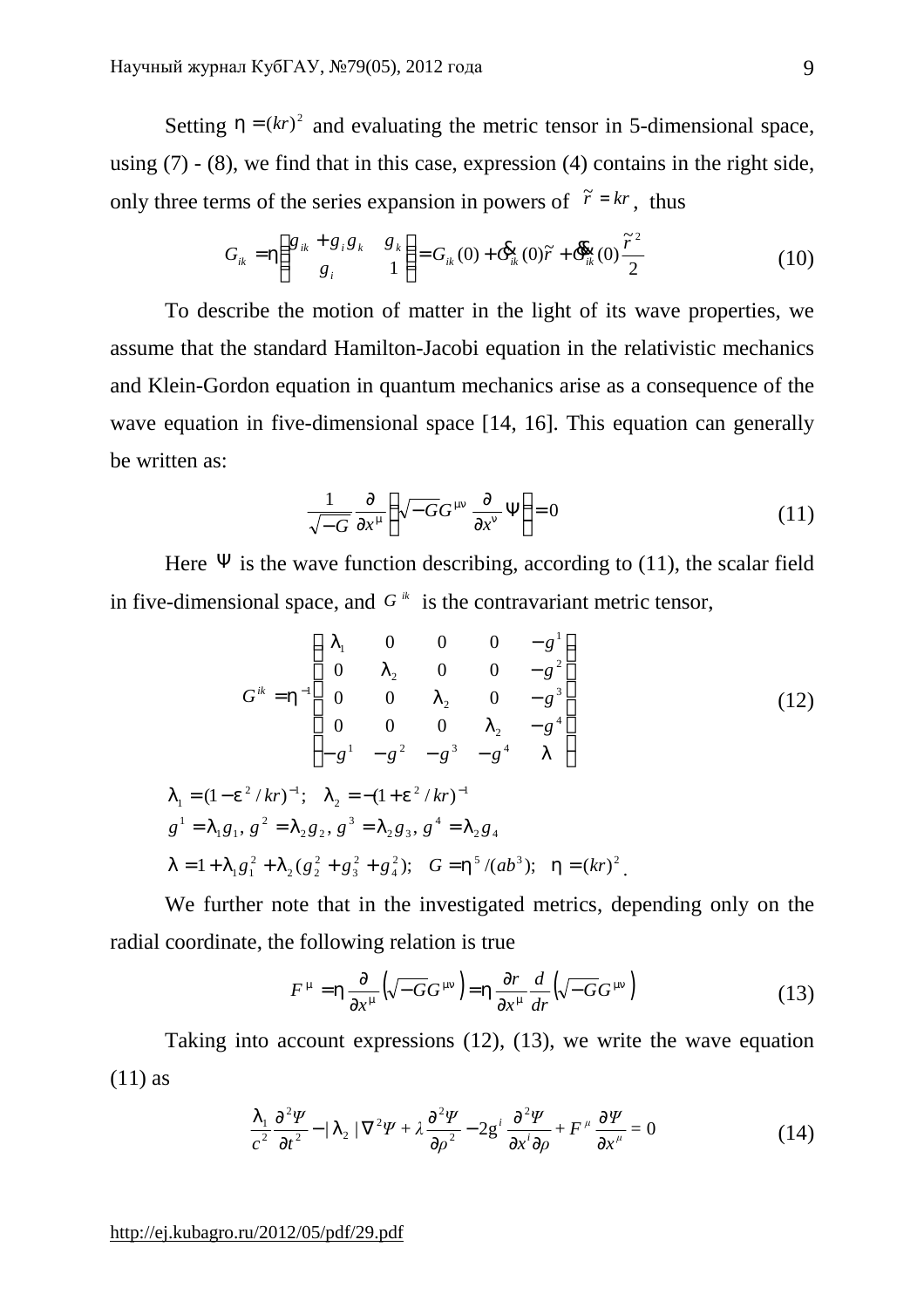Note that the last term in equation (14) is of the order  $h^2k = k^5r^4 \ll 1$ . Consequently, this term can be dropped in the problems, the characteristic scale which is considerably less than the maximum scale in Table 1. Equation (14) is remarkable in that it does not contain any parameters that characterize the scalar field. The field acquires a mass and charge, not only electric, but also strong in the process of interaction with the central body, which is due only to the metric of 5-dimensional space [12, 16].

Consider the problem of the motion of matter around the charged center of gravity, which has an electrical and strong charge, for example, around the proton. In the process of solving this problem is necessary to define the inertial mass of matter and binding energy. Since equation (14) is linear and homogeneous, this problem can be solved in general.

We introduce a polar coordinate system  $(r, f, z)$  with the z axis is directed along the vector potential (8), we put in equation (14)

$$
\Psi = y(r) \exp(i l f + i k_z z - i w t - i k_r r)
$$
\n(15)

Separating the variables, we find that the radial distribution of matter is described by the following equation (here we dropped, because of its smallness, the last term in equation (14)):

$$
-\frac{I_1 w^2}{c^2} y - \frac{I_2}{r} \left( y_r + \frac{1}{r} y_r - \frac{l^2}{r^2} y - k_z^2 y \right) - \lambda k_r^2 y + 2 g^1 c^{-1} w k_r y - 2 g^2 k_z k_r y = 0
$$

(16)

Consider the solutions (16) in the case when one can neglect the influence of gravity, i.e.  $l_1 \approx -l_2 \approx 1$ , but  $l = 1 + g_1^2 (1 - u^2) \neq 1$ . Under these conditions, equation (16) reduces to

$$
-\frac{w^2}{c^2}y - \left(y_{rr} + \frac{1}{r}y_r - \frac{l^2}{r^2}y - k_z^2y\right) - \lambda k_r^2y + 2g^1c^{-1}wk_ry - 2g^2k_zk_ry = 0
$$
\n(17)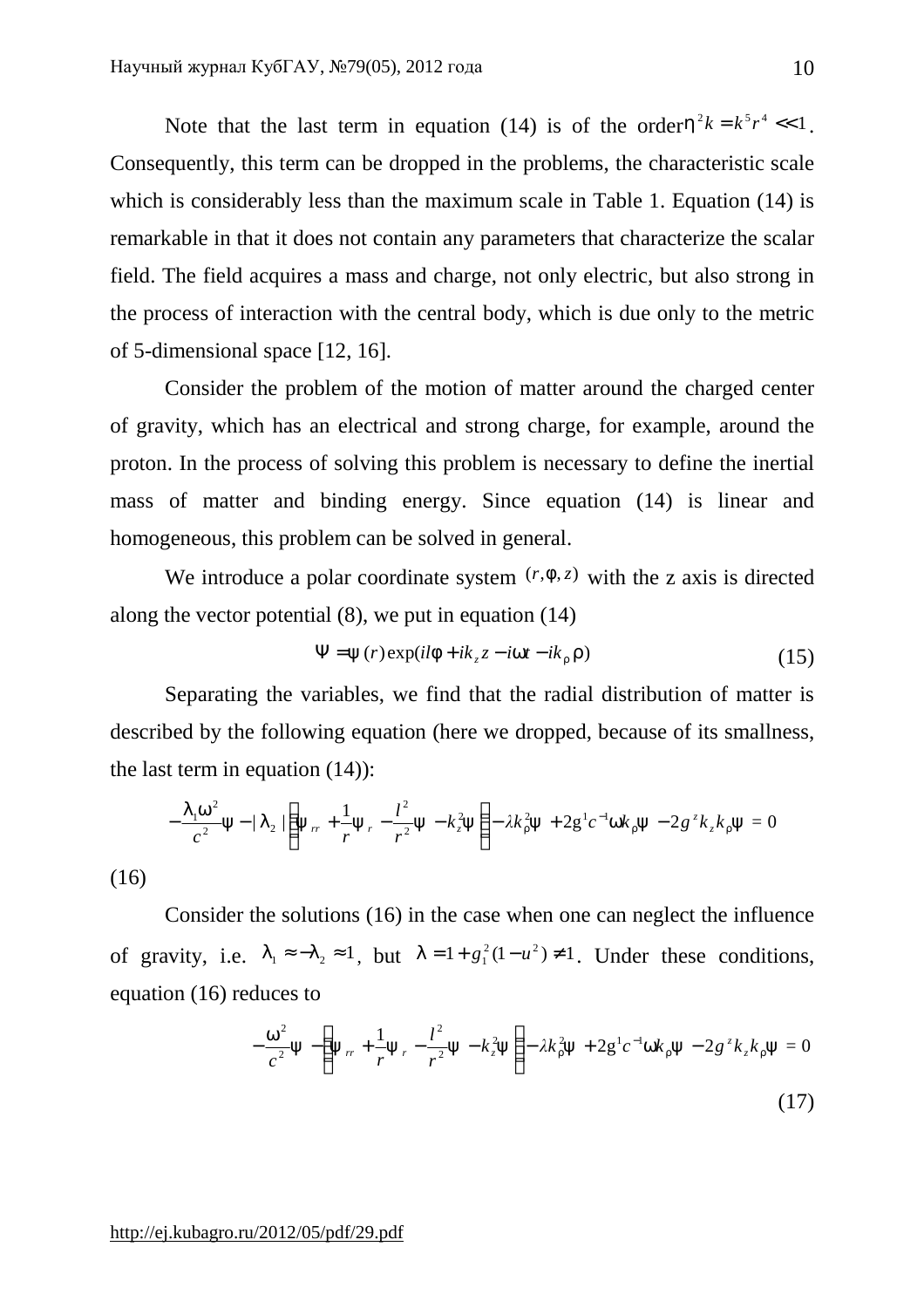In general, the solution of equation (17) can be represented in the form of power series, as in the analogous problem of excited states of the relativistic hydrogen atom [17-18]

$$
y = \frac{\exp(-\widetilde{r})}{\widetilde{r}^a} \sum_{j=0}^n c_j \widetilde{r}^j
$$
 (18)

It is indicated  $\tilde{r} = r / r_n$ . Substituting (18) in equation (17), we find

$$
(a^{2} - l^{2} + k_{u}) \sum_{j=0}^{n} c_{j} \tilde{r}^{j-2} + (2a - 1 + k_{g} r_{n}) \sum_{j=0}^{n} c_{j} \tilde{r}^{j-1} +
$$
  
\n
$$
(1 - k_{z}^{2} r_{n}^{2} + K^{2} r_{n}^{2}) \sum_{j=0}^{n} c_{j} \tilde{r}^{j} - \sum_{j=0}^{n} j c_{j} \tilde{r}^{j-1} - 2a \sum_{j=0}^{n} j c_{j} \tilde{r}^{j-2} +
$$
  
\n
$$
\sum_{j=0}^{n} c_{j} j(j-1) \tilde{r}^{j-2} = 0
$$
\n(19)

$$
k_{u} = (1 - u^{2})k_{r}^{2}e^{2} / k^{2} , K^{2} = k_{r}^{2} + w^{2}/c^{2}, k_{g} = -2ek_{r}(k_{z}u_{z} + w/c)/k > 0.
$$

Hence, equating coefficients of like powers  $\tilde{r} = r / r_n$ , we obtain the equations relating the parameters of the model in the case of excited states

$$
a = \sqrt{l^2 - k_u}, \quad r_n = \frac{n + 1 - 2a}{k_g}, \quad \frac{1}{r_n^2} - k_z^2 + k_r^2 + \frac{w^2}{c^2} = 0 \quad (20)
$$

The second equation (20) holds only for values of the exponent, for which the inequality  $2a \le n+1$  is true. Hence, we find an equation for determining the energy levels

$$
\frac{4e^2k_r^2}{k^2(n+1-2a)^2}\left(k_zu_z+\frac{w}{c}\right)^2-k_z^2+k_r^2+\frac{w^2}{c^2}=0\tag{21}
$$

Equation (21) was used to model the binding energy of nucleons in the nucleus for the entire set of known nuclides [12]. In the model [12], the nucleus consists of protons, interacting with a scalar field. Part of the proton is screened by forming N neutrons, as a result there is an atom, consisting of the electron

### <http://ej.kubagro.ru/2012/05/pdf/29.pdf>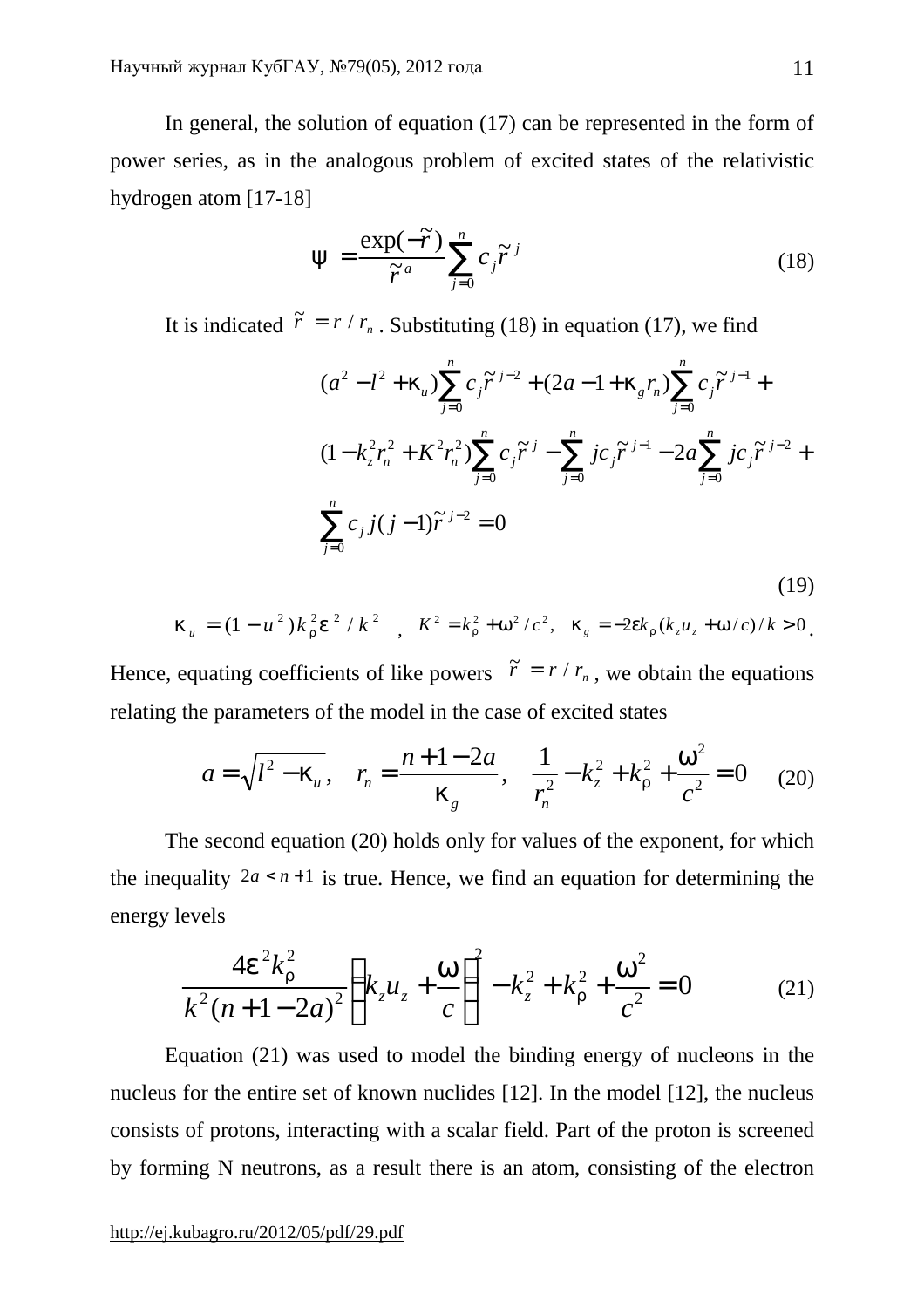shell and nucleus with electric charge eZ, number of nucleons  $A = Z + N$  and the mass  $M_A = A(m_p + m_e) - E_{bp} / c^2$ , where  $E_{bp}$  is the energy of the nucleons in the nucleus, which is calculated on the total number of nucleons, with a total mass of the electron and proton. Note that this expression of binding energy is not essential one, so we can use standard expression of the mass excess in atomic units. Since in this problem two types of charges appear scalar and vector, the effect of screening manifests itself not only with respect to the scalar charge (which leads to the formation of neutrons), but also in terms of the vector charge, which leads to the formation of the nucleons.

It should be noted that the original metric in the five-dimensional space defined by the metric tensor, which depends only on the parameters of the central body, ie of the total charge and total mass of the nucleons. Depending on the combination of the charge and mass of the nucleus in different shells can be formed:

1) Nucleon shell, in which all charges are screened, therefore  $e/k = A^2 e^2 / A m_p c^2 = A e^2 / m_p c^2;$ 

- 2) Neutron shell  $e/k = Ne^2/m_p c^2$ ;
- 3) Proton shell  $e/k = Ze^2/m_p c^2$ .

Using the electron mass and Planck's constant, we define the dimensionless parameters of the model in the form

$$
a = \frac{e^2}{\mathbf{h}c}, \ S = \frac{(\mathbf{h}k_r)^2}{(m_e c)^2}, \ P = \frac{\mathbf{h}k_z}{m_e c}, \ E = \frac{\mathbf{h}w}{m_e c^2}
$$
  

$$
b_{nl}^X = \frac{4 X^2 (a m_e / m_p)^2}{\left(n + 1 - 2\sqrt{l^2 - (1 - u^2)SX^2 (a m_e / m_p)^2}\right)^2}
$$
(22)

Here  $X = A, N, Z$ , in the case of the nucleon, neutron and proton shells, respectively.

Solving equation (21) with respect to energy, we find

<http://ej.kubagro.ru/2012/05/pdf/29.pdf>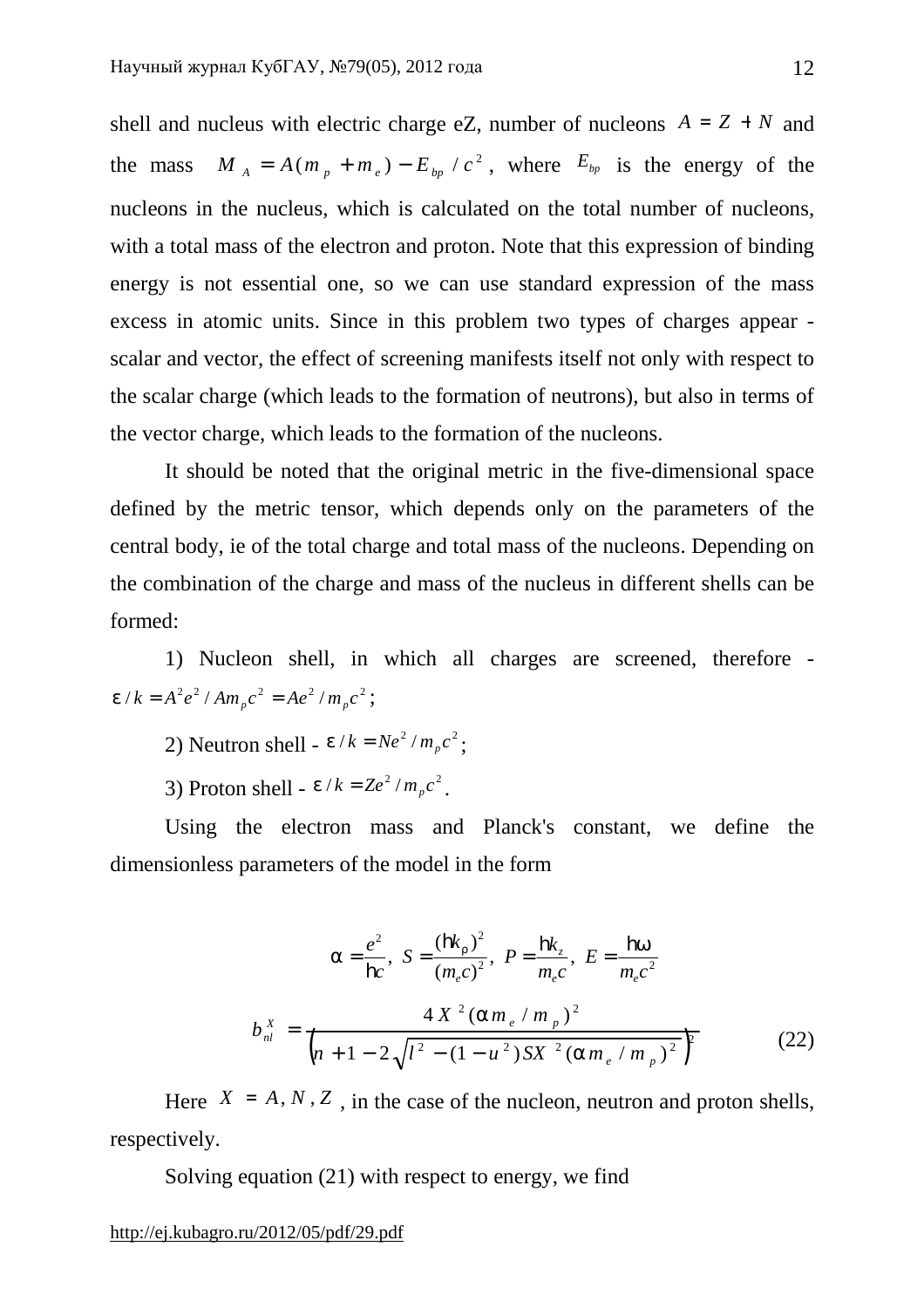$$
E_{nl}^{X} = \frac{-Sb_{nl}^{X}Pu \pm i\sqrt{-\left(Sb_{nl}^{X}Pu\right)^{2} + \left(Sb_{nl}^{X} + 1\right)\left(S - P^{2} + Sb_{nl}^{X}P^{2}u^{2}\right)}}{\left(Sb_{nl}^{X} + 1\right)}
$$
\n(23)

Note that the parameter in the energy equation (23) can be both real and complex values, which correspond to states with finite lifetime. Given that for most nuclides the decay time is large enough quantity, so it can be assumed that the imaginary part of the right-hand side of equation (23) is a small value, which corresponds to a small value of the radicand. Hence we find that for these states the following relation between the parameters

$$
P^{2} = \frac{S(Sb_{nl}^{X} + 1)}{1 + Sb_{nl}^{X}(1 - u^{2})}
$$
 (24)

Substituting (24) in equation (23), we have

$$
E_{nl}^{X} = \frac{S^{3/2}b_{nl}^{X}u}{\sqrt{(Sb_{nl}^{X} + 1)(1 + Sb_{nl}^{X}(1 - u^{2}))}}
$$
(25)

Hence, we find the dependence of the binding energy per nucleon in the ground state

$$
E_{0a}^{X} / A = \frac{S^{3/2} b_0 u X^2 / A}{\sqrt{(S b_0 X^2 + 1)(1 + S b_0 X^2 (1 - u^2))}}
$$
(26)

It is indicated  $b_0 = (2am_e/m_p(1-2a))^2$ . Thus, we have established a link between the energy of the state and parameters of the interaction. Note that the binding energy (25) depends on the magnitude of the vector charge, which appears in equations (8) - (9). As shown below, this demonstrates the difference between the interaction of nucleons in nuclei, where the vector charge parameter  $u \neq 0$ , and the interaction between electrons and atomic nuclei, in which  $u = 0$ .

### **Nuclear shells and the binding energy of nucleons**

For the best agreement with the data model [19] in the case of the nucleon shell, put in the equation (26):  $X = A$ ,  $\sqrt{S} = 293$ ;  $Sb_0 = 0.003$ ;  $u = 0.9986$ . Equation (26) can approximately describe the dependence of the binding energy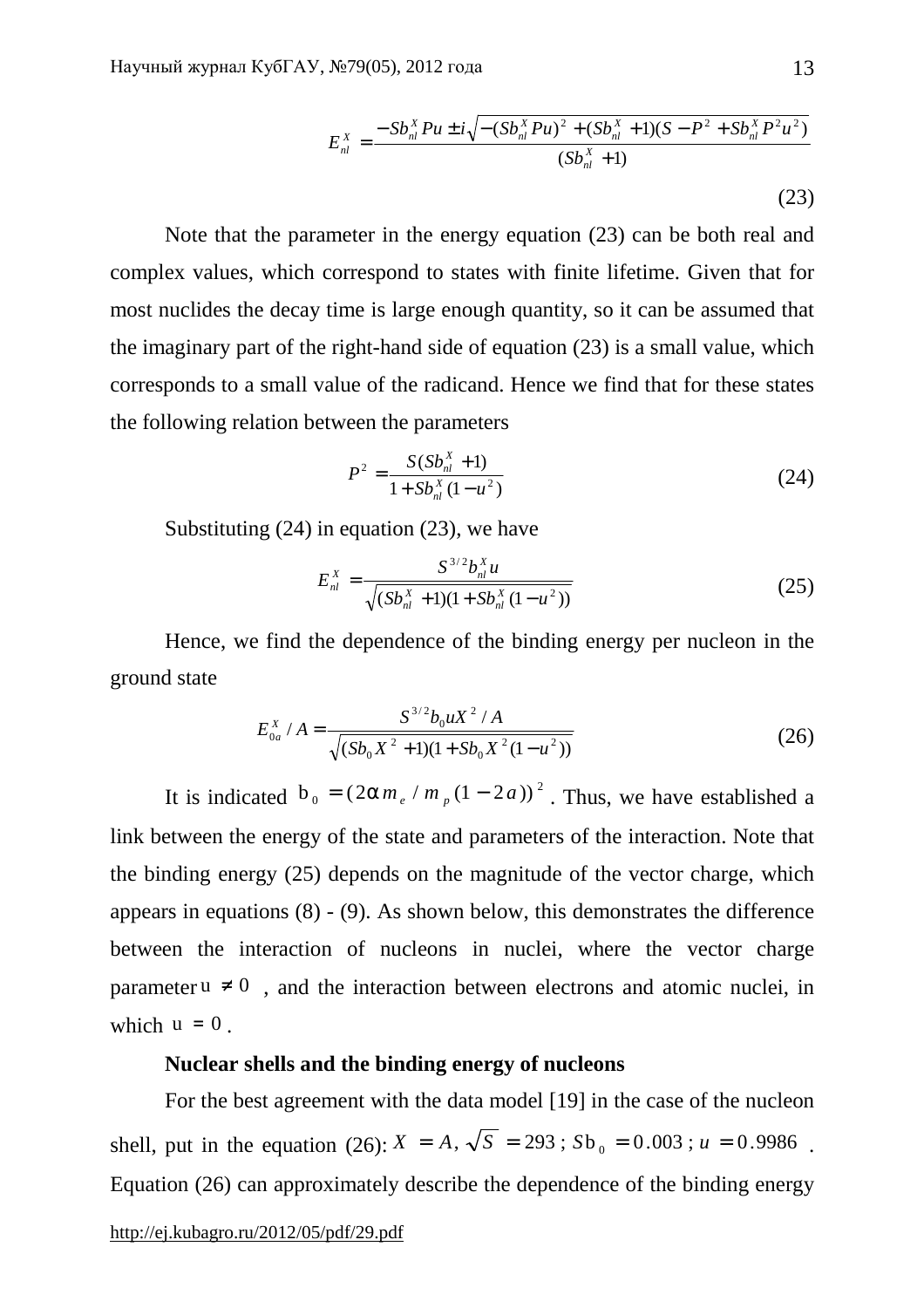of the number of nucleons for all nuclides – Figure 2. For light nuclei, there is a significant discrepancy with experiment. This is due both to the presence of two other shells, and the fact that the structure of light nuclei is largely dependent on the details of the interaction. In particular, parameters  $S, b_0, u$  are not constant, as shown below.

In this regard, we note that in theory [14], the action in the fivedimensional space can be represented as  $\Sigma_5 = mcx^5 + \Sigma(x^1, x^2, x^3, x^4)$ . Consequently, the wave vector in the fifth dimension corresponds to the mass and the normalized vector - the number of unit mass. The calculated value  $\sqrt{s}$  = 293 for the curve in Figure 2, probably corresponds to the element with the highest atomic number  $^{293}$ Ei according to [19].



Figure 2: The binding energy per nucleon as a function of mass number according to [19] and calculated according to equation (26).

The average value of magnetic charge  $u = 0.9986$  indicates a high degree of correlation of the nucleons in the nucleus. The resulting value of the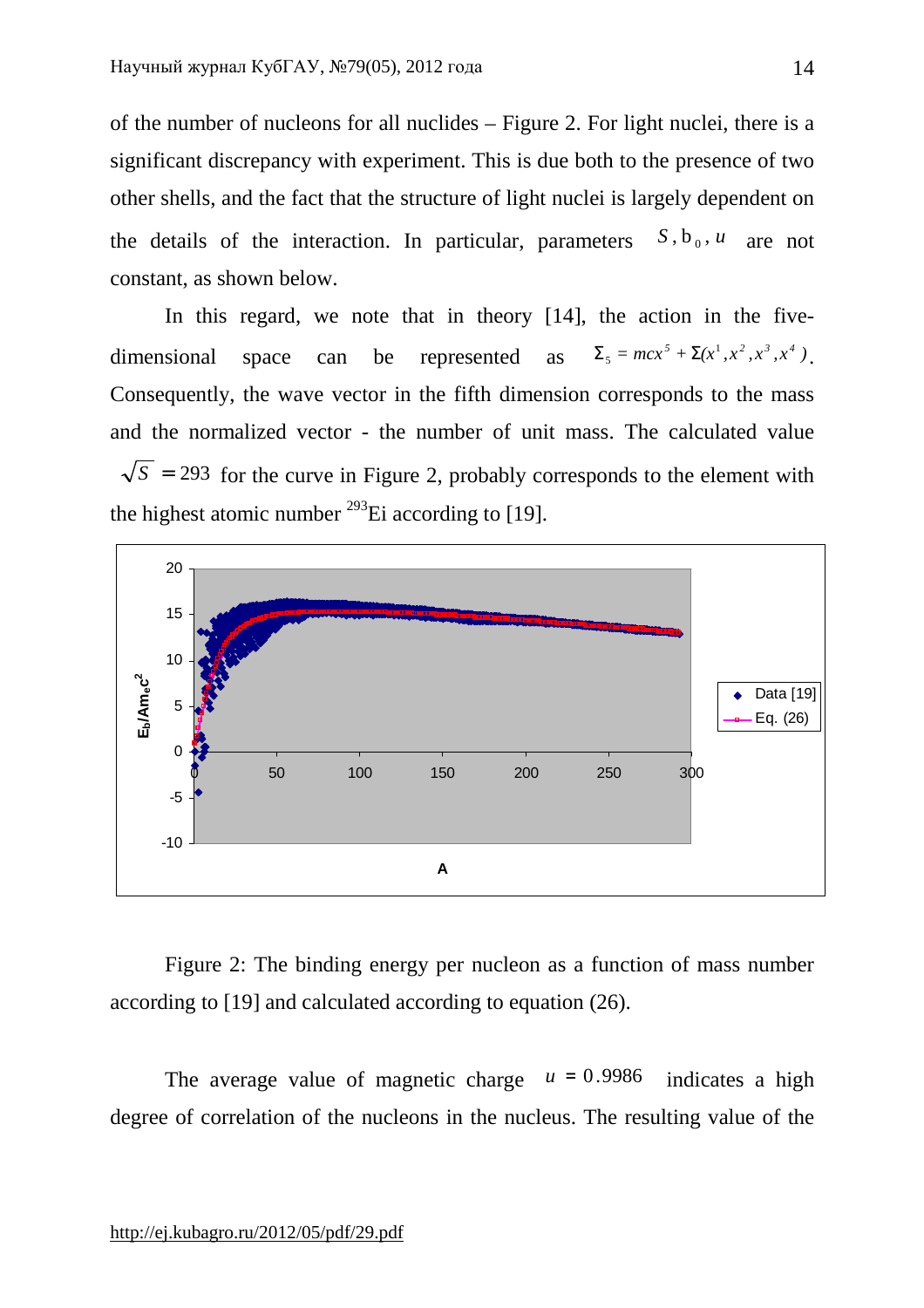interaction parameter  $b_0 = (2am_e/m_p(1-2a))^2 \approx 3.5 \cdot 10^{-8}$  gives the average value of the angular moment  $\pm l = a \approx 0.478744$ 

The ground state energy of the neutron shell is determined by equation (25), in which we set  $X = N$ . The parameters of the neutron shell do not coincide with the parameters of the nucleon shell, but varies for each element. Using together expressions the binding energy of the nucleon and the neutron shell we can quite accurately describe the energy of isotopes – Figure 3. The computational model is constructed as follows. Suppose that, based on equation (26) for the nucleon shell failed to accurately determine the binding energy of one isotope of an element. Without loss of generality we can assume that this isotope contains the minimum number of neutrons. Then the binding energy of all other isotopes of an element defined as follows

$$
\frac{E(N,Z)}{A} = \frac{E_{0a}^{A}(N_{\min},Z)}{Z+N_{\min}} + \frac{E_{0a}^{N}(N,Z)}{Z+N} - \frac{E_{0a}^{N}(N_{\min},Z)}{Z+N_{\min}}
$$
(27)

Model (25) - (27) contains the arbitrary choice of the interaction parameter, which does not depend on the nuclear charge. As an example, Table 3 shows the model parameters, calculated according to [19] for isotopes of gold.

| Sb <sub>0</sub> | u        | $S^{3/2}b_0u$ | $1 - u2$ | $Sb_0(1-u^2)$ | $S^{1/2}$ |
|-----------------|----------|---------------|----------|---------------|-----------|
| 0,005           | 0,9936   | 3,60          | 0,012759 | 6,38E-05      | 724,6377  |
| 0.05            | 0.9994   | 11.49         | 0,0012   | 6E-05         | 229,938   |
| 0,56            | 0.999947 | 38,05         | 0.000106 | 5,94E-05      | 67,94289  |
|                 | 0.99997  | 50,98         | 5,94E-05 | 5,94E-05      | 50,98151  |
| 5               | 0.999994 | 114,10        | 1,19E-05 | 5,94E-05      | 22,82014  |
| 10              | 0,999997 | 161,42        | 5,94E-06 | 5,94E-05      | 16,14205  |

Table 3: Parameters eq. (25), (27) calculated for isotopes of gold.

In contrast, the parameter  $Sb_0(1 - u^2) = p(Z)$  is almost constant for a given element, but it depends on the magnitude of the charge. This dependence is monotonous - the interaction parameter decreases with increasing charge. This result indicates that the proton and neutron shell nuclei interact with each other.

<http://ej.kubagro.ru/2012/05/pdf/29.pdf> The ground state energy of the proton shell is determined by equation (25), in which we set  $X = Z$ . The computational model in this case is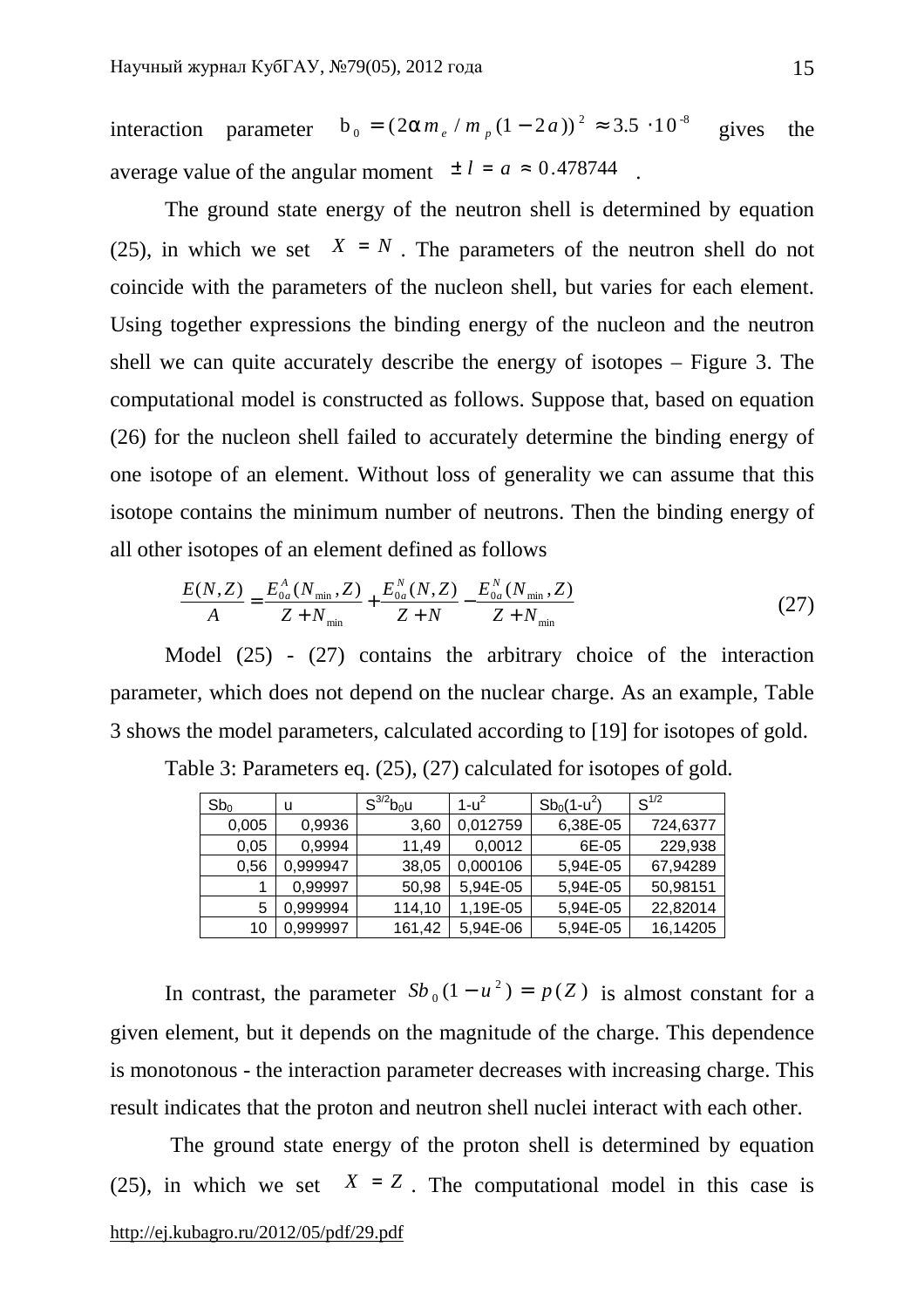constructed similarly to (27) with the replacement  $N \rightarrow Z$ . As a result, we find:

$$
\frac{E(N,Z)}{A} = \frac{E_{0a}^A (Z_{\min}, N)}{N + Z_{\min}} + \frac{E_{0a}^Z (Z, N)}{Z + N} - \frac{E_{0a}^Z (Z_{\min}, N)}{N + Z_{\min}} \tag{28}
$$

Using together equation (25) and (28) we can determine the binding energy of nuclides with a given number of neutrons - Figure 4. In this case also there is arbitrariness in the choice of the interaction parameter, which is practically independent of the number of neutrons of the nucleus. As an example, Table 4 shows the model parameters, calculated according to [19] for  $N = 111$ .



Figure 3: Binding energy per nucleon as a function of mass number calculated for a number of isotopes of chemical elements on the model (25), (27) and according to [19].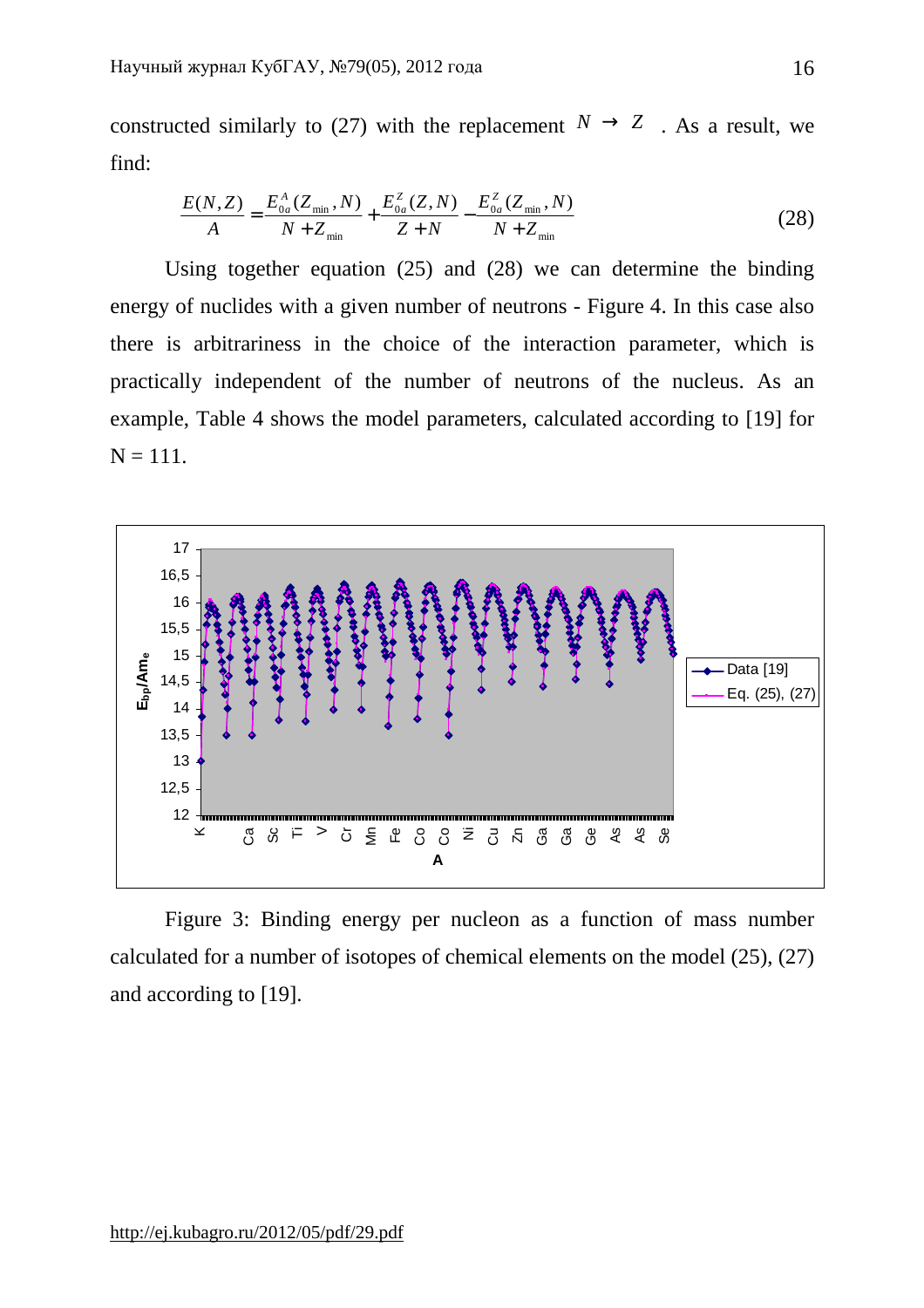

Figure 4: Binding energy per nucleon as a function of mass number calculated for  $N = 100$ , 101, 102 on the model (25), (27) and according to [19].

| Sb <sub>0</sub> | u        | $S^{3/2}b_0u$ | $1 - u^2$ | $Sb_0(1-u^2)$ | $S^{1/2}$ |
|-----------------|----------|---------------|-----------|---------------|-----------|
| 0,01            | 0,9842   | 19,13285      | 0,03135   | 0,000314      | 1944      |
| 0,05            | 0,9971   | 45,54254      | 0,005792  | 0,00029       | 913,5     |
| 0,1             | 0,99855  | 62,30952      | 0,002898  | 0,00029       | 624       |
| 0,5             | 0,99971  | 135,5607      | 0,00058   | 0,00029       | 271,2     |
|                 | 0,999856 | 196,3717      | 0,000288  | 0,000288      | 196,4     |
| 2               | 0,999928 | 277,16        | 0,000144  | 0,000288      | 138,59    |
| 3               | 0,999952 | 339,2567      | 9,6E-05   | 0,000288      | 113,091   |
| 6               | 0,999976 | 479,3285      | 4,8E-05   | 0,000288      | 79,89     |
| 10              | 0,999986 | 602,6913      | 2,9E-05   | 0,00029       | 60,27     |

Table 4: Parameters eq. (25), (28) calculated for N=111.

The question arises, what mode of interaction is realized in atomic nuclei with a large or small value of the parameter of interaction  $Sb_0$ ? To answer this question, we calculate the characteristic scale  $r_0$  appearing in the equations (20). Solving the third equation (20) with respect to size, we find from (24) - (25) that

$$
r_0 = \frac{\mathbf{h}}{m_e c \sqrt{P^2 - S - E^2}} = \frac{\mathbf{h} \sqrt{Sb \frac{X}{nl}}}{m_e c E} = \frac{\mathbf{h}}{m_e c P} \frac{1 + Z^2}{uZ} = \frac{1 + Z^2}{k_z uZ}
$$
(29)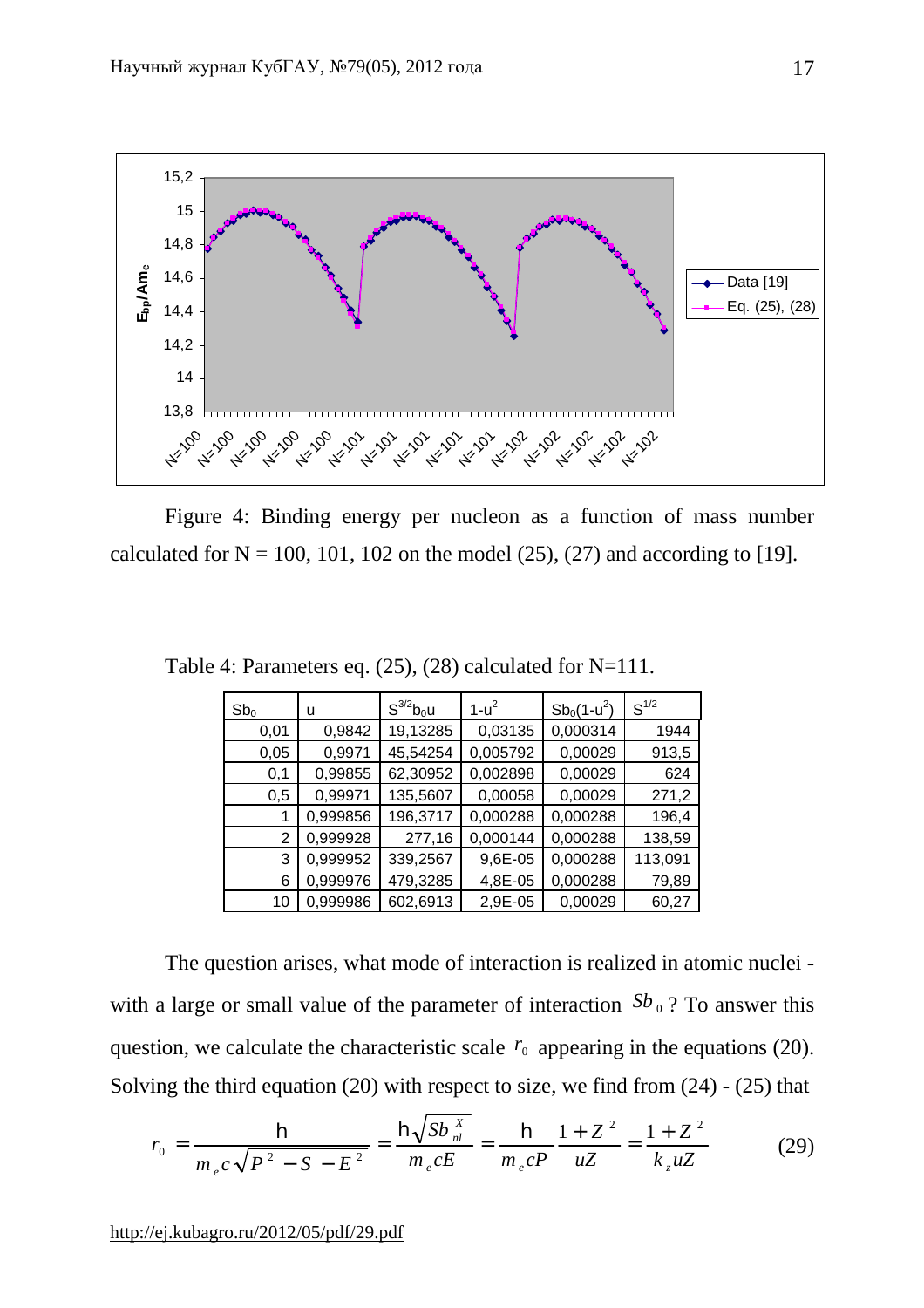In Fig. 5 shows the standard nuclei size and model scale  $r_0$  for the isotopes of gold. These data imply that the model scale for gold will be consistent with the real size of nuclei at  $Sb_0 \approx 1$ . The standard size of the nuclei depends on the number of nucleons [8, 20]:

$$
r(A) = r_A A^{1/3}, r_A = (1.12 \div 1.4) 10^{-15} m.
$$

Consequently, the proton shell is implemented with the value of the interaction parameter  $Sb_0 \approx 1$ . It was found that the orbital angular momentum has a value close to  $\frac{1}{2}$  for  $Sb_0 \approx 1$  - Table 5. Thus, the initial scalar field acquires the charge and mass, and spin, like fermions, which clarifies the nature of the electron spin.

Note that in the case of  $Sb_0 = 1$  a parameter characterizing the interaction of the magnetic type,  $Sb_0 (1 - u^2) = f(N)$  decreases monotonically with increasing numbers of neutrons by a power law, and a parameter  $S^{1/2} = \mathbf{h} k_r / m_e c$  characterizing the motion of matter in the fifth dimension, almost linearly dependent on the number of neutrons - Fig. 6.

| N   | Sb <sub>o</sub> | $\boldsymbol{u}$ | $S^{1/2}$ | f(N)     | a        | L        |
|-----|-----------------|------------------|-----------|----------|----------|----------|
| 2   | 1               | 0,8              | 105       | 0,36     | 0,499583 | 0,499583 |
| 3   |                 | 0,925            | 67        | 0,144375 | 0,499734 | 0,499734 |
| 4   |                 | 0,964            | 55,9      | 0.070704 | 0,499778 | 0,499778 |
| 5   | 1               | 0,979            | 50,8      | 0,041559 | 0,499798 | 0,499798 |
| 10  | 1               | 0,9942           | 69,4      | 0,011566 | 0,499724 | 0,499724 |
| 20  | 1               | 0,9981           | 84,9      | 0,003796 | 0,499663 | 0,499663 |
| 30  | 1               | 0,9987           | 97        | 0,002598 | 0,499614 | 0,499615 |
| 40  |                 | 0,99937          | 111       | 0,00126  | 0.499559 | 0,499559 |
| 50  | 1               | 0,99955          | 105,5     | 0,0009   | 0,499581 | 0,499581 |
| 60  | 1               | 0,999656         | 119,5     | 0,000688 | 0,499525 | 0,499526 |
| 70  | 1               | 0,99972          | 131       | 0,00056  | 0,499479 | 0,49948  |
| 80  | 1               | 0.99976          | 154       | 0,00048  | 0,499388 | 0,499389 |
| 90  | 1               | 0,9998           | 141       | 0,0004   | 0,49944  | 0,499441 |
| 110 | 1               | 0,99985          | 163       | 0,0003   | 0,499352 | 0,499354 |
| 120 | 1               | 0,999873         | 243       | 0,000254 | 0,499034 | 0,499038 |
| 130 | 1               | 0,999877         | 185       | 0,000246 | 0,499265 | 0,499267 |
| 150 | 1               | 0.999906         | 239       | 0,000188 | 0,49905  | 0,499054 |

Table 5: Parameters of equation (26), calculated for some isotones.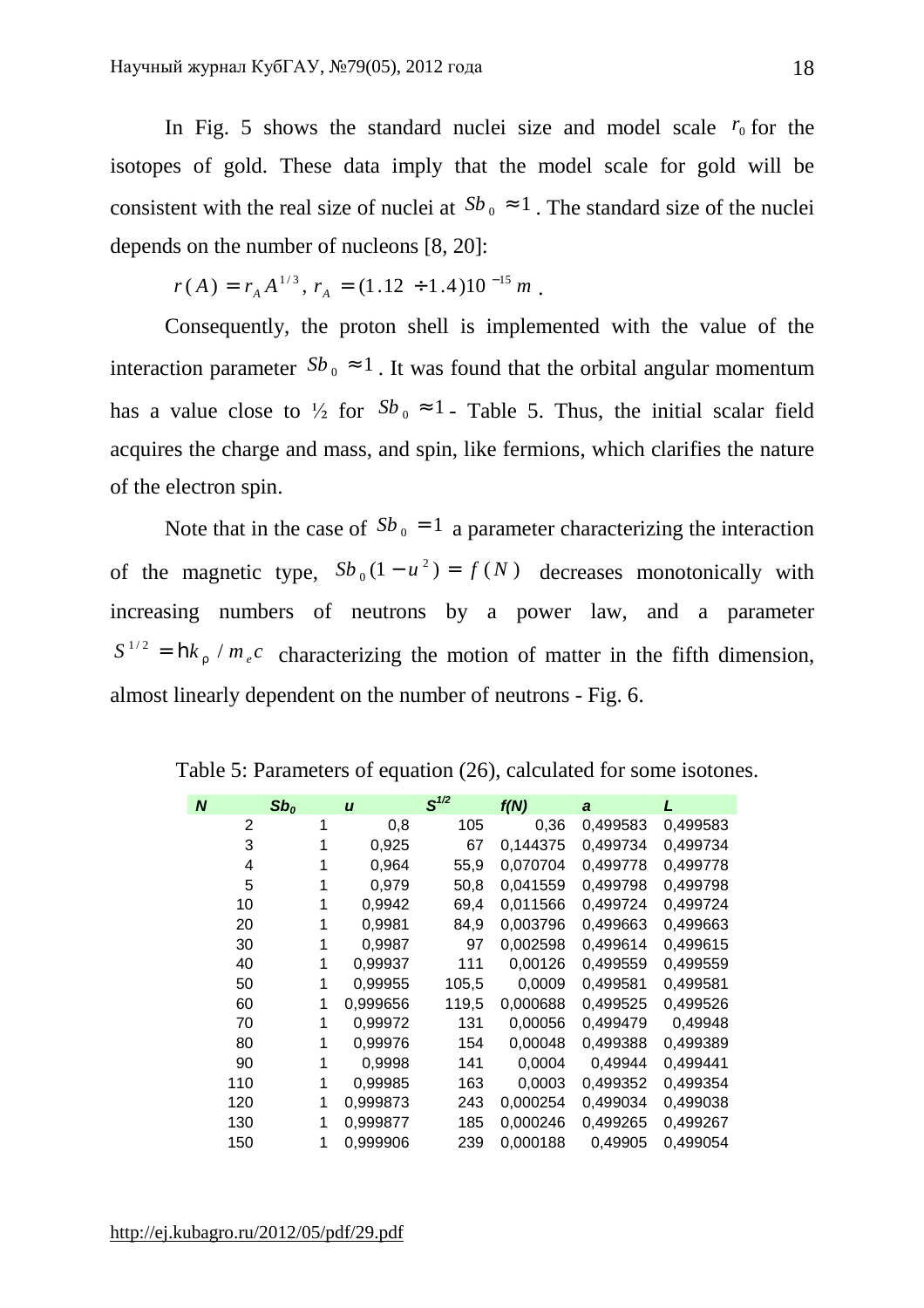

Figure 5: Gold nuclei isotope radius and the characteristic scale of the model as function of mass number.



Figure 6: Interaction parameter  $f(N) = Sb_0(1 - u^2)$  $f(N) = Sb_0(1 - u^2)$  and parameter  $S^{1/2} = \mathbf{h} k_r / m_e c$  characterizing the motion of matter in the fifth dimension as a function of number of neutrons at  $Sb_0 = 1$ .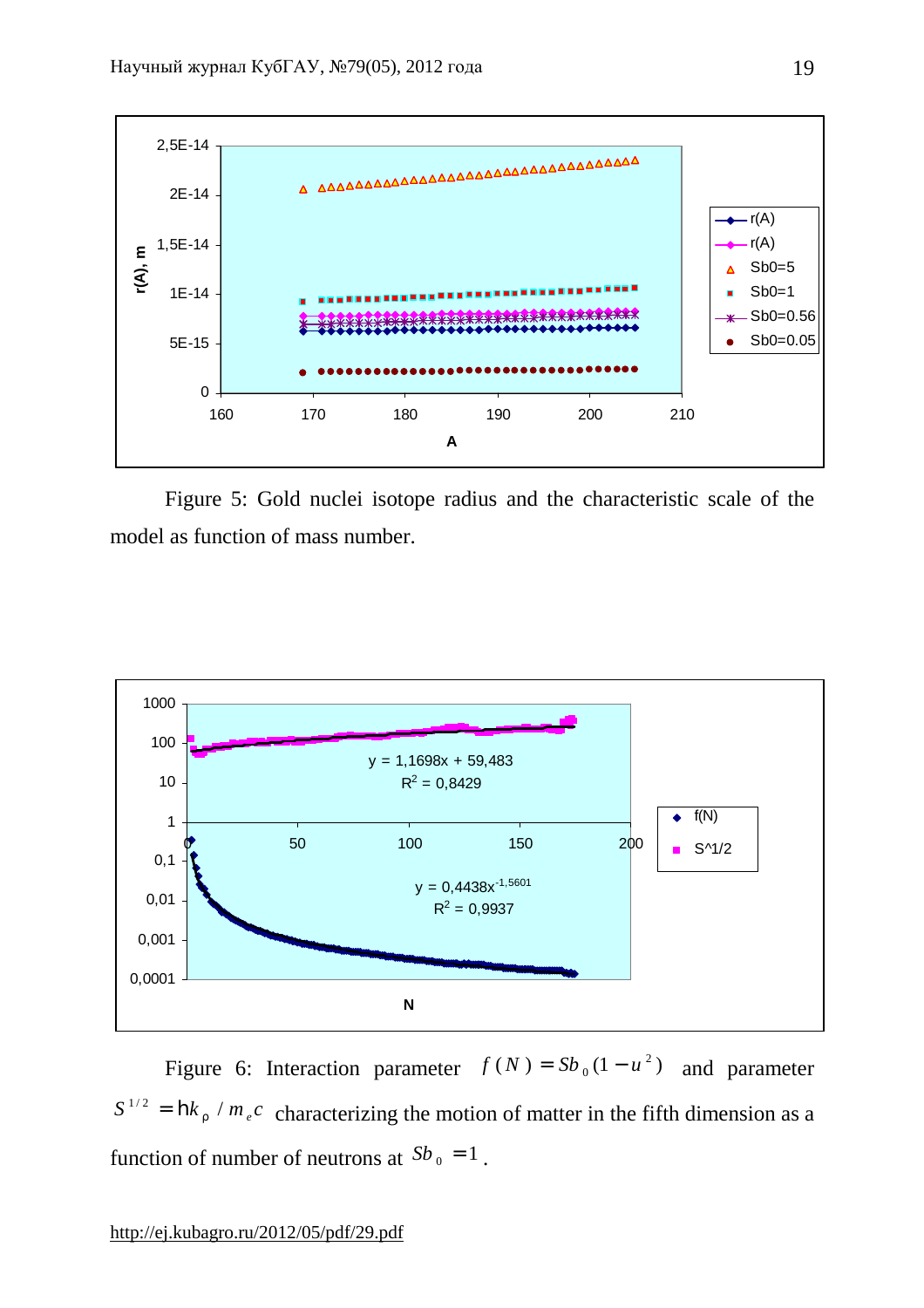We have shown that the nuclear shells, consisting of nucleons, neutrons and protons, respectively, allow modelling the binding energy as a function of neutron, proton and mass number. Data shown in Figure 6, and Table 5, indicate that the proton shell interacts with the neutron shell.

The question arises which of the nuclear shell more significant effects on the properties of atomic nuclei and chemical elements? The neutron and proton shell can equally be used to model the binding energy, and it is consistent with the principle of isotopic symmetry of nuclear forces. However, the electron shells depend on the number of proton nuclei, which implies that the proton shell has a greater influence on the atomic scale, rather than a neutron shell. This result is compatible with modern formulation of the periodic law in the form (2).

#### **Electron shell**

We consider the general expression of energy (23) in the case of the proton shell, and subject to full screening of magnetic charge, i.e. put in the right-hand side of (23)  $X = Z$ ,  $u = 0$ . The result is

$$
E_{nl}^{Z} = \frac{\pm \sqrt{(Sb_{nl}^{Z} + 1)(P^{2} - S)}}{(Sb_{nl}^{Z} + 1)}
$$
,  $b_{nl}^{Z} = \frac{4Z^{2}(am_{e} / m_{p})^{2}}{(n + 1 - 2\sqrt{I^{2} - SZ^{2}(am_{e} / m_{p})^{2}})^{2}}$ \n(30)

On the other hand, in the case of hydrogen atom there is the Sommerfeld-Dirac formula for the energy of a relativistic electron [17-18, 21]

$$
E_e = \frac{m_e c^2}{\sqrt{1 + \frac{a^2 Z^2}{(n_r + \sqrt{n_f^2 - a^2 Z^2})^2}}}
$$
(31)

Comparing (30) and (31), we find that for agreement of these formulas should be put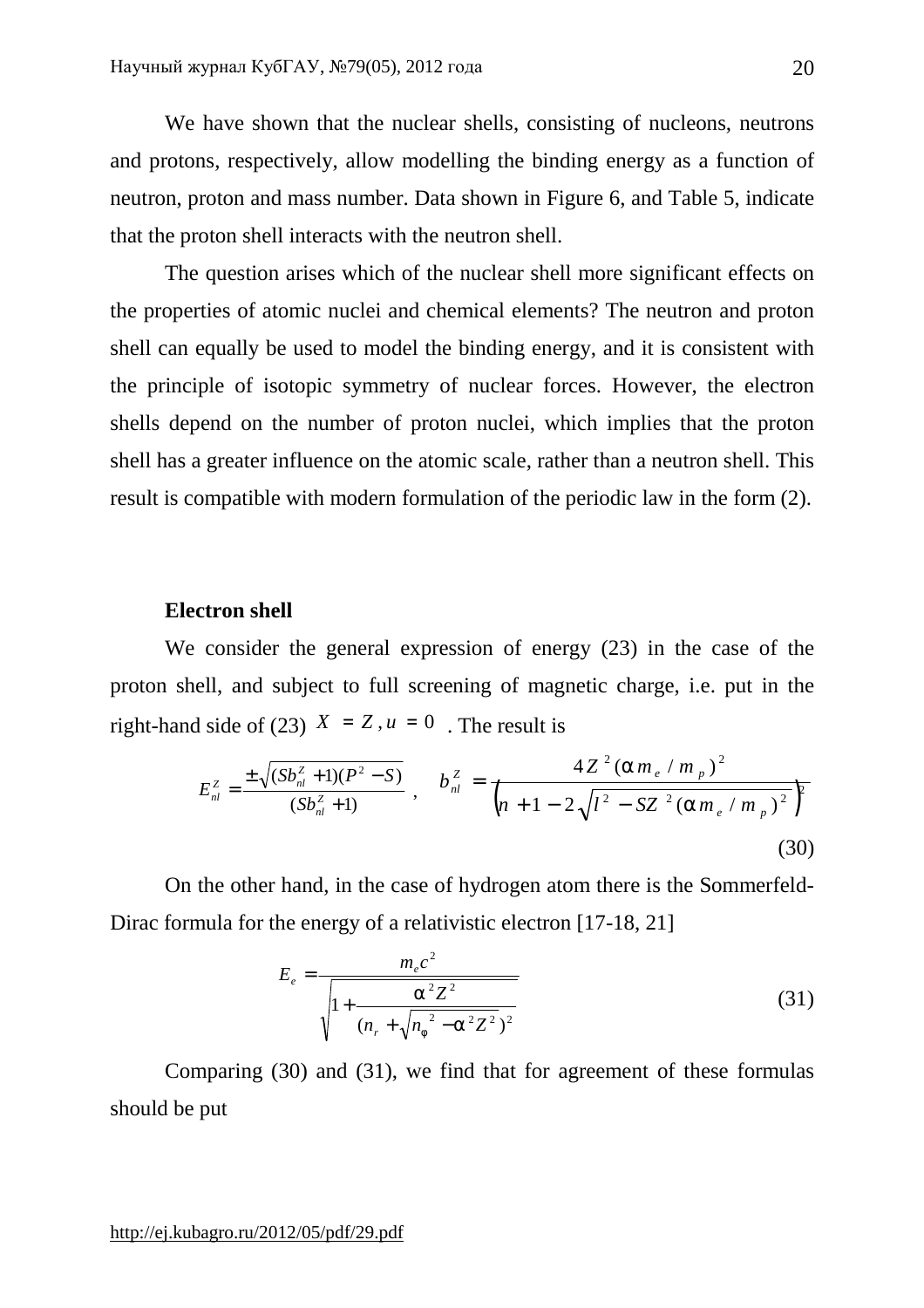$$
E_{nl}^{Z} > 0, \quad P^{2} = 1 + S, \quad S = (m_{p} / m_{e})^{2}, \quad n_{r} = (n+1)/2, \quad n_{f} = l
$$
\n(32)

Note that a difference in a sign of the radical  $\sqrt{l^2 - a^2 Z^2}$  arises due to the choice of the sign of the parameter in the expression of the wave function (18), where in general case, we should put  $a = \pm \sqrt{l^2 - k_u}$ . In the nuclei structure problem we have chosen a positive sign, whereas for atomic shells taken negative sign. In the latter case we find from (32) that the first equation (30) coincides with the Sommerfeld-Dirac equation (31):

$$
E_{nl}^{z} = \frac{E_e}{m_e c^2} = \frac{1}{\sqrt{1 + \frac{a^2 Z^2}{(n_r + \sqrt{n_f^2 - a^2 Z^2})^2}}}
$$
(33)

Thus, we have shown that the expression (23) is universal one. In the region  $u \approx 1$  this expression describes the energy of the nucleons in the nuclei, while at the condition  $u = 0$  it describes the energy of relativistic electrons in atomic shells. There is a special case of states of the hydrogen atom - hydrino  $[10, 17-18]$ , which is also described by  $(23)$ .

The first terms in the expansion of (33) in powers of small parameter  $(aZ)^2$  <<1 describing the energy levels of hydrogen atoms, including hydrogen, in this case we have [21]

$$
E_{nl}^{z} - 1 = \frac{E_e}{m_e c^2} - 1 = -\frac{(aZ)^2}{2\left(n_f + n_r\right)^2} \left(1 + \frac{a^2 Z^2}{\left|n_f + n_r\left(n_f + n_r\right)\right|}\left(\frac{1}{n_f} - \frac{3}{4\left(n_f + n_r\right)}\right)\right) + \dots \tag{34}
$$

Equation (34) describes the X-terms, the quadratic dependence on the nuclear charge has been determined experimentally by Moseley [4], which served as the basis for the creation of quantum mechanics and modern form of the periodic law.

Note that the general expression (30) contains free parameters, which in modern quantum theory take the particular values of (32). Given these values, we find that the expression (33) describes not only the energy of the bound

#### <http://ej.kubagro.ru/2012/05/pdf/29.pdf>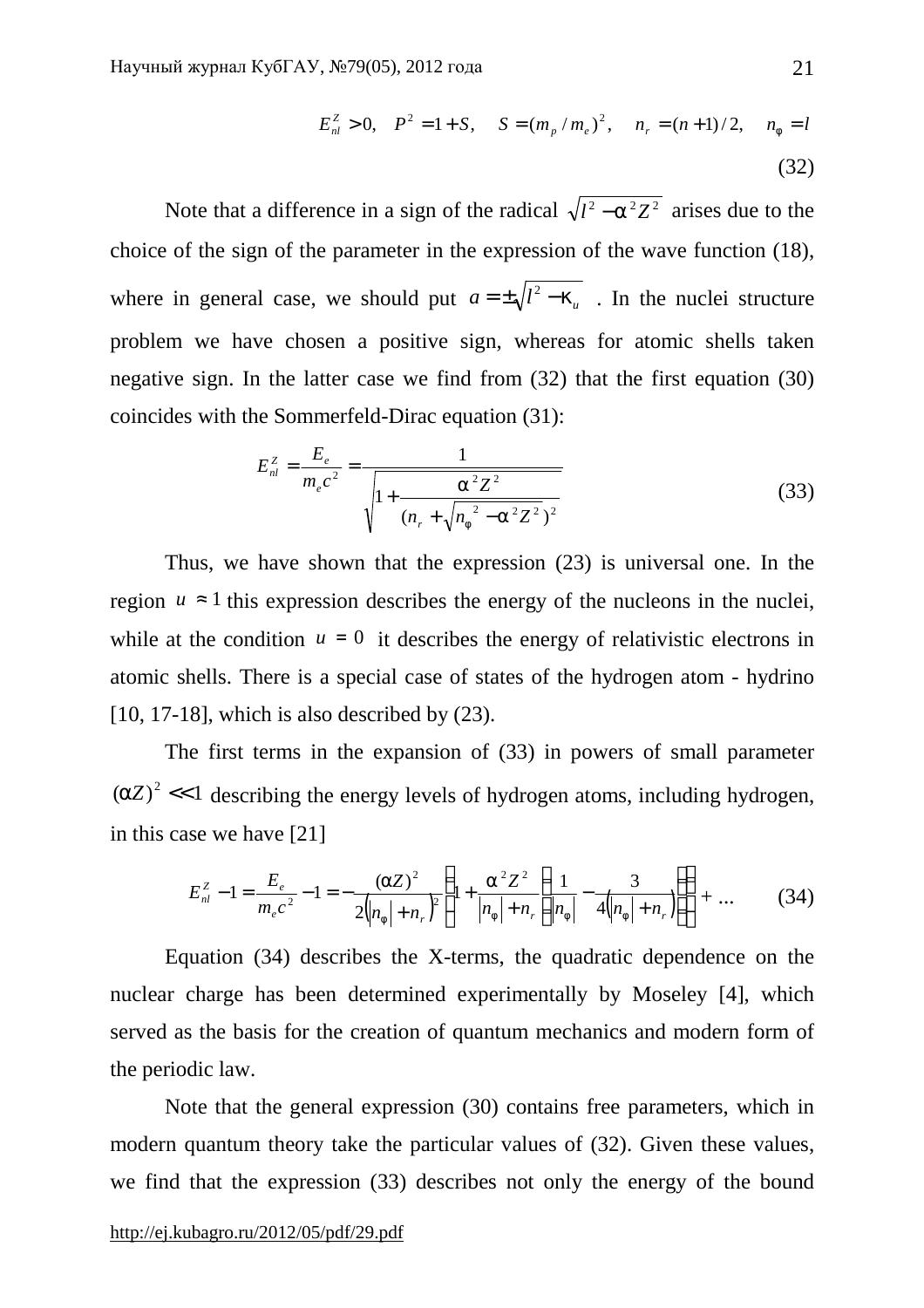states of an electron in a hydrogen atom (34), but the energy of a free electron due to its rest mass. Equation (11) describes the motion of a scalar field, which does not possess, nor charge nor mass nor spin. Consequently, we have shown that the electron rest mass, its charge and spin motion due to a scalar massless field in the five-dimensional space with a special metric (10), depending on the charge and mass of the central core.

#### **Nuclear shell and periodic trends**

Currently, there are at least 473 versions of the periodic table [22]. A modern kind of periodic table with nuclides in the plane (N, Z) included basic properties of nuclei [26]:

- 1) Spin and parity  $Jp$ :
- 2) Mass excess  $\Delta = M_A A$  calculated with respect to isotope <sup>12</sup>C;
- 3) Half-life, or width, and abundance of an element in nature (%);
- 4) Decay mode.

Note, the periodic table can be linked to information theory [23-24] based on an idea of chaos and order, entropy and information connected with complexity of the object, which is defined as the minimum length of algorithmic programs needed to get some Y of X [25]. In this regard, we note that in this theory, an algorithm for obtaining the atomic energy levels is no different from the algorithm of obtaining the energy levels of the nucleus. Consequently, it is assumed that an atom is arranged not more complicated than nucleus and a nucleus is no more complex than an atom.

Using the theory developed above, we can determine the order of elements and isotopes, all of them, considering both the process of filling of proton and electron shells. The increase in nuclear charge by one proton leads to a change in nuclear mass and binding energy of nucleons and electrons, which in turn leads to a change in the chemical and physical properties of chemical elements. As shown in figure 6 parameters of proton shell depend on the number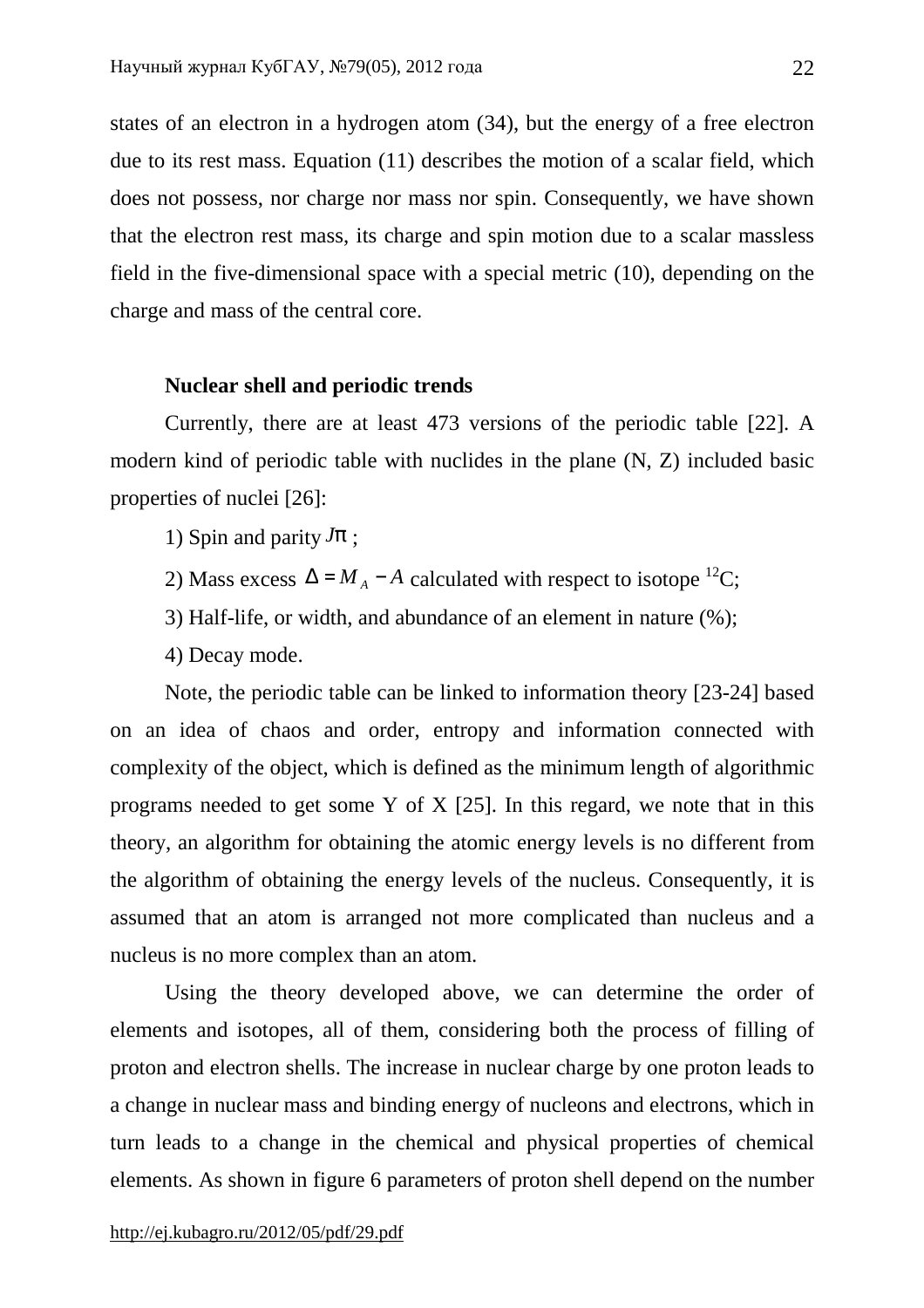of neutrons. Using the equation of the trend for the data in Fig. 6, we can determine how to change the parameters  $f(N)$ ,  $S(N)$  with respect to the trend line – see Figures 7-8:

$$
Vf(N) = f(N) * N^{1.5601} / 0.4438
$$
  
\n
$$
VS = S^{1/2}(N) / (1.1698 N + 59.483)
$$
\n(38)

These changes have a clear periodic component that allows to select in the table of nuclides their own periods. These periods can be associated with neutron shell, which, according to the nuclear shell model [9], filled in the same way as the filled electron shells. In such a case should be allocated the magic numbers 2, 8, 20, 28, 50, 82, 126, 184. Indeed, according to Fig. 7, we can identify periods associated with the filling of shells with neutron number between 2 and 8, 50 and 82, 82 and 126, 126 and 170, which corresponds to the  $2<sup>nd</sup>$ ,  $6<sup>th</sup>$ ,  $7<sup>th</sup>$  and eighth shell. Magic numbers can be compared with the same points in the curves in Figure 7. The relevant data are collected in Table 7. These numbers do not match exactly the magic numbers, although they are close to them.



Figure 7: Fluctuations in the model parameters (28) over trend lines:  $Vf(N) = f(N)^* N^{1.5601} / 0.4438$ ;  $VS = S^{1/2} / (1.1698 N + 59.483)$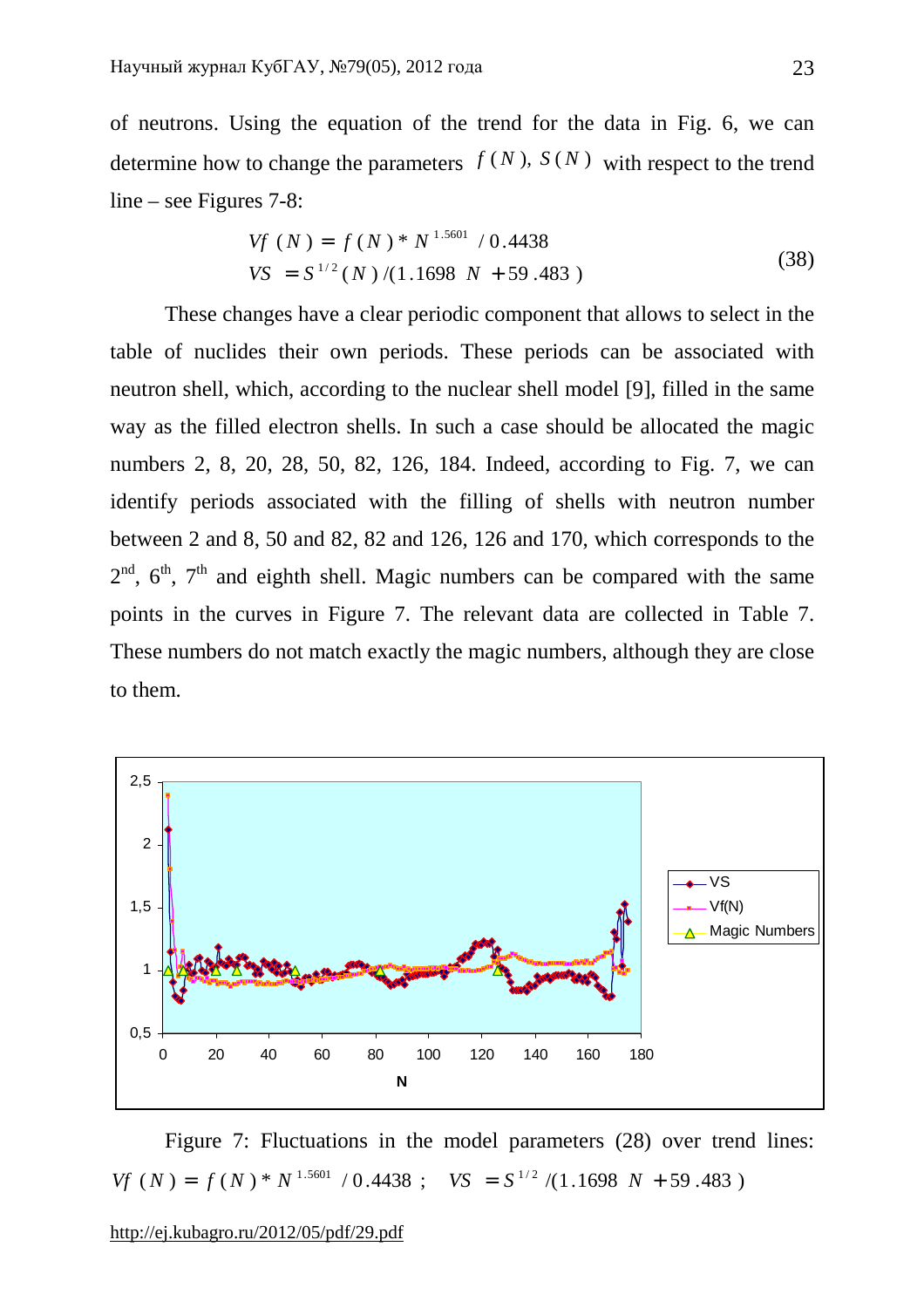| <b>VSmax</b> |     | 21         | 74 | 124 | 174 |
|--------------|-----|------------|----|-----|-----|
| VSmin        |     | 52         | 86 | 133 | 169 |
| Vfmax        | 2,8 |            | 87 | 133 | 169 |
| Vfmin        | 6   | 26         |    |     | 174 |
| Magic        |     |            |    |     |     |
| numbers      | 2,8 | 20, 28, 50 | 82 | 126 | 184 |

Table 7: Number of neutrons corresponding to maximal and minimal values of parameters (38) and magic numbers.

Finally we note, that standard theory of nuclear shell [9] in which the actual motion of the nucleons in the nucleus is modeled based on the model of a quantum harmonic oscillator, is consistent with this theory, in which the motion of the nucleons is modeled on the basis of a unified model of nuclear and atomic field. However, for light nuclei, there is a discrepancy that can be seen from the data shown in Fig. 8. We can assume that in the case of third, fourth, and fifth shell periodic law is more complicated than that predicted by the standard theory of nuclear shells.



Figure 8: Fluctuations in the model parameters (28) over trend lines in the case of light nuclei.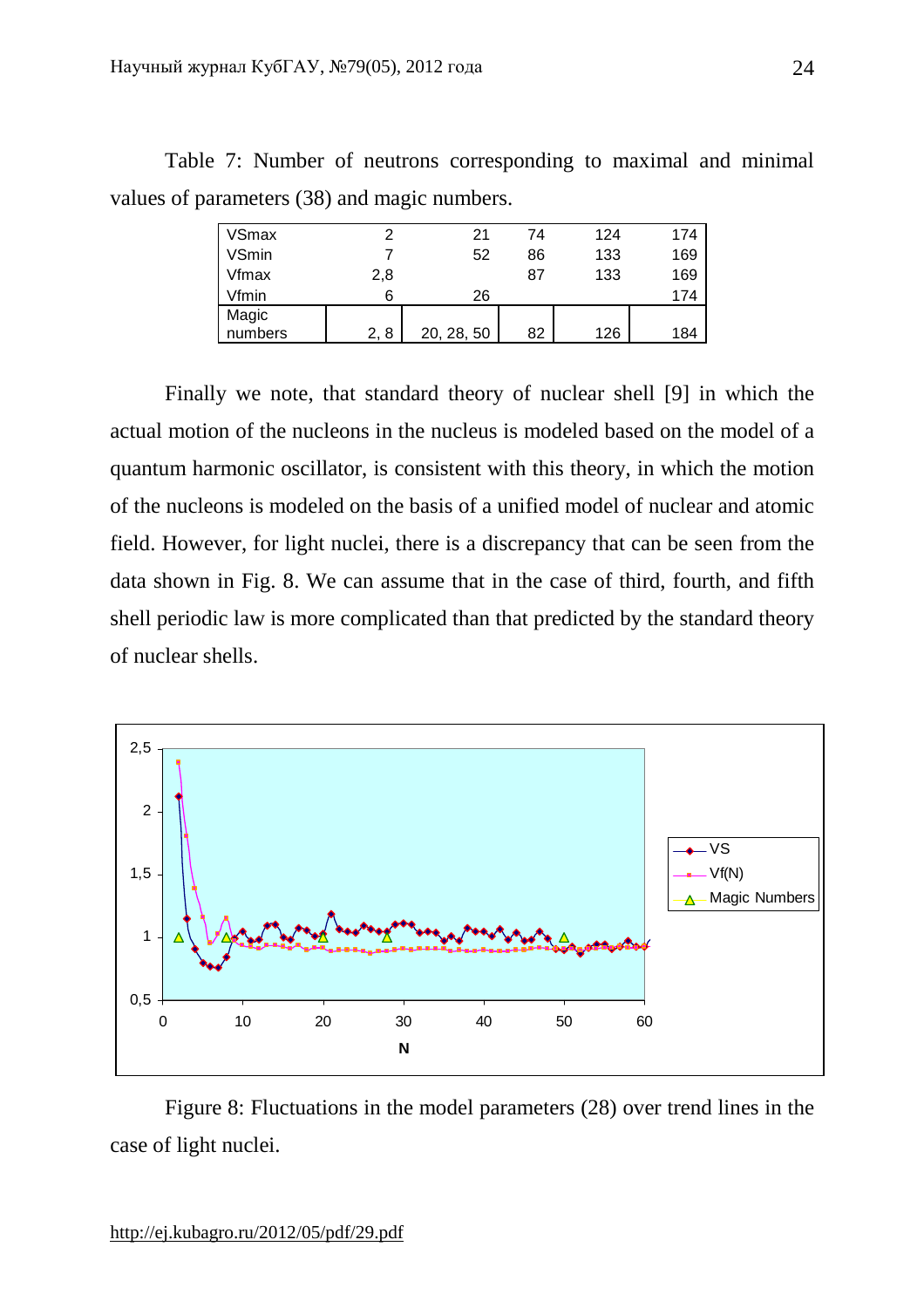Finally we can suggest that periodic properties of chemical elements depend on the number of protons (charge), and on the number of neutrons (mass) as well in according with original Mendeleev's periodic law.

*Author expresses his gratitude to Professor V.D. Dzhunushaliev and Professor E.V. Lutsenko for useful discussions.* 

# *References*

- 1. Менделеев Д. И., Периодический закон. Основные статьи. М.: Изд-во АН СССР, 1958, с. 111.
- 2. Van den Broek. The Number of Possible Elements and Mendeléff's "Cubic" Periodic System// Nature 87 (2177), 1911.
- 3. E. Rutherford. The Scattering of  $\alpha$  and  $\beta$  Particles by Matter and the Structure of the Atom// Philosophical Magazine. Series 6, vol. 21. May 1911.
- 4. H. G. J. Moseley, M. A. THE HIGH FREQUENCY SPECTRA OF THE ELEMENTS// Phil. Mag., p. 1024, 1913.
- 5. W.C. Martin, A. Musgrove, S. Kotochigova, and J.E. Sansonetti (2011), Ground Levels and Ionization Energies for the Neutral Atoms (version 1.3). [Online] Available: <http://physics.nist.gov/IonEnergy> [Wednesday, 28-Mar-2012 09:33:23 EDT]. National Institute of Standards and Technology, Gaithersburg, MD.
- 6. Iwanenko, D.D. The neutron hypothesis// Nature, 129, 1932, 798.
- 7. Гейзенберг В. Замечания к теории атомного ядра// УФН (1), 1936.
- 8. Иваненко Д.Д., Периодическая система химических элементов и атомное ядро // Д.И.Менделеев. Жизнь и труды, АН СССР, М., 1957, с.66-100.
- 9. Maria Goeppert-Mayer. On Closed Shells in Nuclei/ DOE Technical Report, Phys. Rev. Vol. 74; 1948. II DOE Technical Report, Phys. Rev. Vol. 75; 1949
- 10. Mills, Randell L. (June 2008). The Grand Unified Theory of Classical Physics. Blacklight Power.<http://www.blacklightpower.com/theory/bookdownload.shtml>
- 11. Alexander P. Trunev. Lorentz quantum electrodynamics// Научный журнал КубГАУ [Электронный ресурс]. – Краснодар: КубГАУ, 2012. – №01(75). С. 1075 – 1090. – Режим доступа: <http://ej.kubagro.ru/2012/01/pdf/83.pdf>
- 12. P. Trunev. The structure of atomic nuclei in Kaluza-Klein theory // Политематический сетевой электронный научный журнал Кубанского государственного аграрного университета (Научный журнал КубГАУ) [Электронный ресурс]. – Краснодар: КубГАУ, 2012. – №02(76). С. 862 – 881. – Режим доступа: <http://ej.kubagro.ru/2012/02/pdf/70.pdf>
- 13. Kaluza, Theodor. Zum Unitätsproblem in der Physik. Sitzungsber. Preuss. Akad. Wiss. Berlin. (Math. Phys.) 1921: 966–972.
- 14. Ю. Б. Румер. Исследования по 5-оптике. М., Гостехиздат,1956. 152 с.
- 15. V. Dzhunushaliev (6 December 1996). Multidimensional Geometrical Model of the Electrical and SU(2) Colour Charge with Splitting off the Supplementary Coordinates// <http://arxiv.org/pdf/gr-qc/9612047>
- 16. Трунев А.П. Фундаментальные взаимодействия в теории Калуцы-Клейна// Научный журнал КубГАУ. – Краснодар: КубГАУ, 2011. – №07(71). С. 502 – 527. – Режим доступа: <http://ej.kubagro.ru/2011/07/pdf/39.pdf>
- 17. Naudts, Jan (5 August 2005). On the hydrino state of the relativistic hydrogen atom. arXiv:physics/0507193.